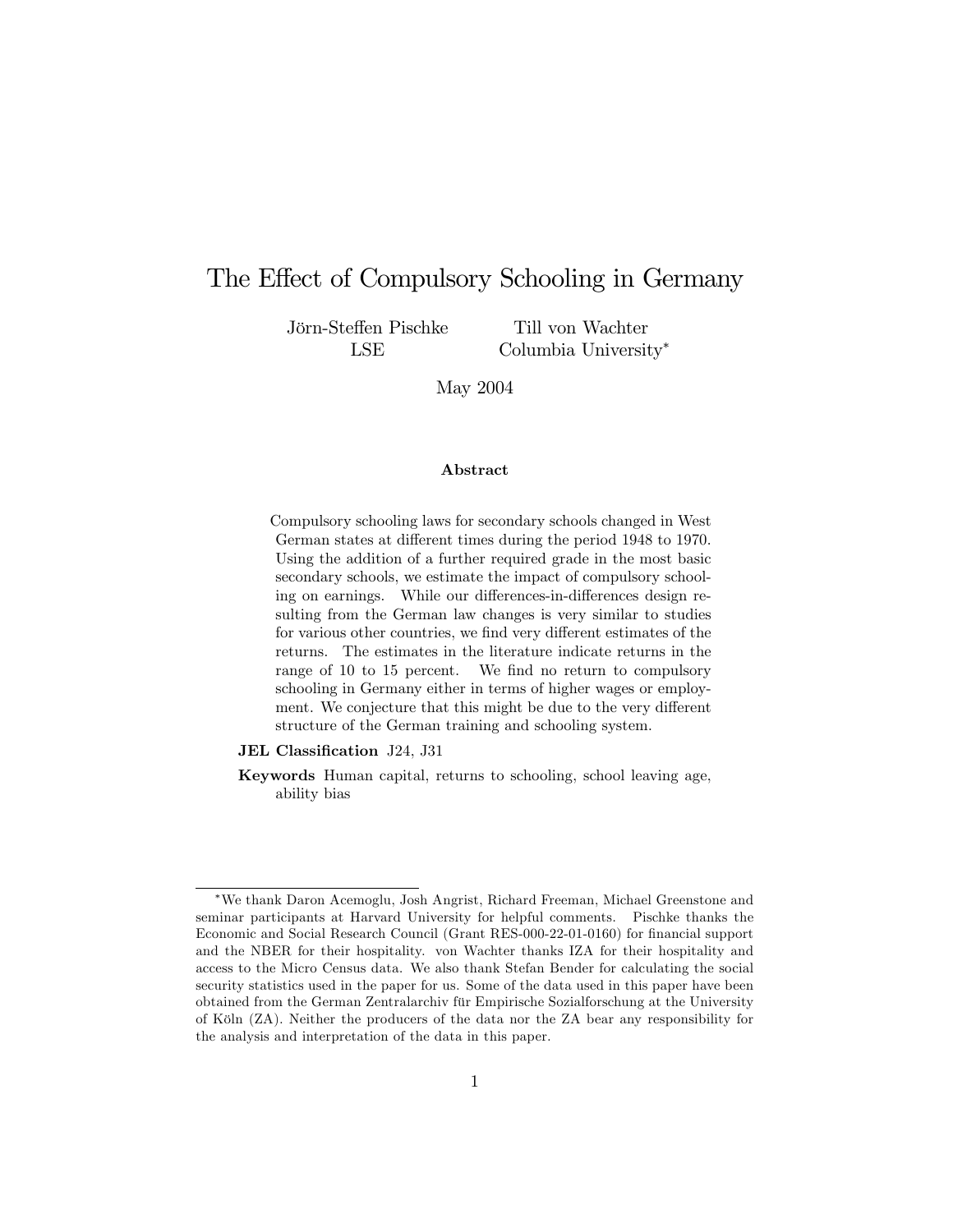### 1 Introduction

Compulsory schooling laws have been used extensively in the recent literature to estimate the returns to schooling. Starting with Angrist and Krueger (1991), this research has shown that the returns to schooling are substantial for those individuals leaving school at or near the drop-out age. The returns also tend to be higher than those found by standard OLS regressions. This finding has been replicated for many countries, raising the question whether returns to compulsory schooling are universally high.

In this paper, we investigate the returns to a change in compulsory schooling in Germany. The lowest level of German secondary school used to end after grade 8 after World War II. Soon after the war, some states started to add a compulsory 9th grade for students in this type of school. The 9th grade was introduced at various times in the different states, and it took until 1970 before it was universally in place. This creates ample within state variation to identify the effects of the introduction of the 9th grade on education and earning using a differences-in-differences strategy. The design of the German law changes is very similar to those examined by Acemoglu and Angrist (2000) for the US and by Oreopoulos (2003) for the US, Canada, and the UK.

We find that the returns to compulsory schooling are basically zero in Germany. The effects of the 9th grade introduction on earnings are precisely estimated. On the other hand, it is more difficult to determine the effect of the law change on the amount of schooling actually received by individuals in the German context. Our estimates of a one year extension in mandatory schooling for some students on the actual schooling obtained by all students range from  $0.17$  to  $0.60$  years. We argue that the true effect is likely somewhere in the middle of this range. In any case, the effects on schooling are significant, which suggests that our inability of finding an effect on earnings is not due to the fact that the change in compulsory schooling laws was ineffective. We also examine the returns for employment. These are also found to be negligible.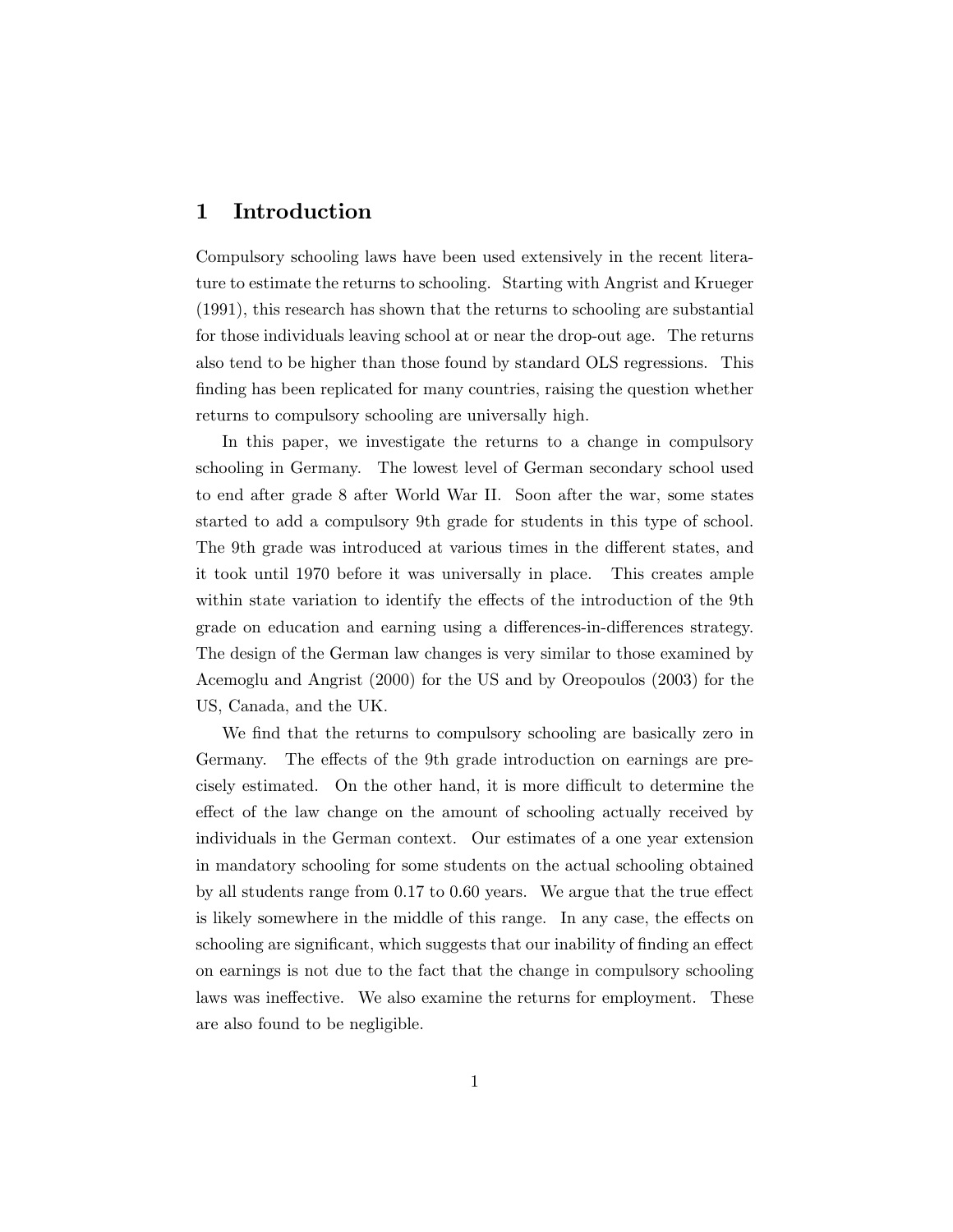Why should the returns to schooling be zero in Germany, when returns in the order of 10 to 15 percent are found for other countries? The German schooling and training system differs substantially from that in other countries. Obtaining an unskilled job after the end of secondary school is not an option in Germany. Youths in Germany are still compelled to attend a vocational school, even after compulsory secondary schooling ends. Most school leavers attend vocational school part-time, in conjunction with doing a firm based apprenticeship. Hence, it may be skills learned in the apprenticeship that matter for later earnings rather than skills learned in secondary school. We discuss these and other potential explanations for the low returns after presenting the empirical results.

Angrist and Krueger (1991) were the first to use compulsory schooling laws to estimate the returns to schooling. They observed that compulsory schooling laws in the US are in terms of age, not grade. Hence, individuals who start school at a later age will be able to drop out after attending school for a shorter time. Since age at entry is determined to a large extent by the season of birth of an individual, season of birth will be an instrument for the amount of schooling obtained. This allows Angrist and Krueger  $(1991)$  to estimate the effects of compulsory schooling within a state and cohort, without making use of changes in compulsory schooling laws. They find returns in the order of 7.5 percent, not very different from the OLS estimates.

Subsequent studies typically used actual changes in compulsory schooling laws. Harmon and Walker (1995) investigate the effect of the extensions of the school leaving age in Britain in 1947 and 1973. They report much higher returns of 15 percent, which is far above the OLS estimate. These results may be questioned on the grounds that they do not control fully for  $\rm{cohort}$  effects.<sup>1</sup>

Their results are corroborated by Orepoulos (2003), however, who exploits the comparison between England and Wales, on the one hand, and

<sup>&</sup>lt;sup>1</sup>They control for survey year and a quadratic effect in age, and, hence, for a linear effect in birth cohort.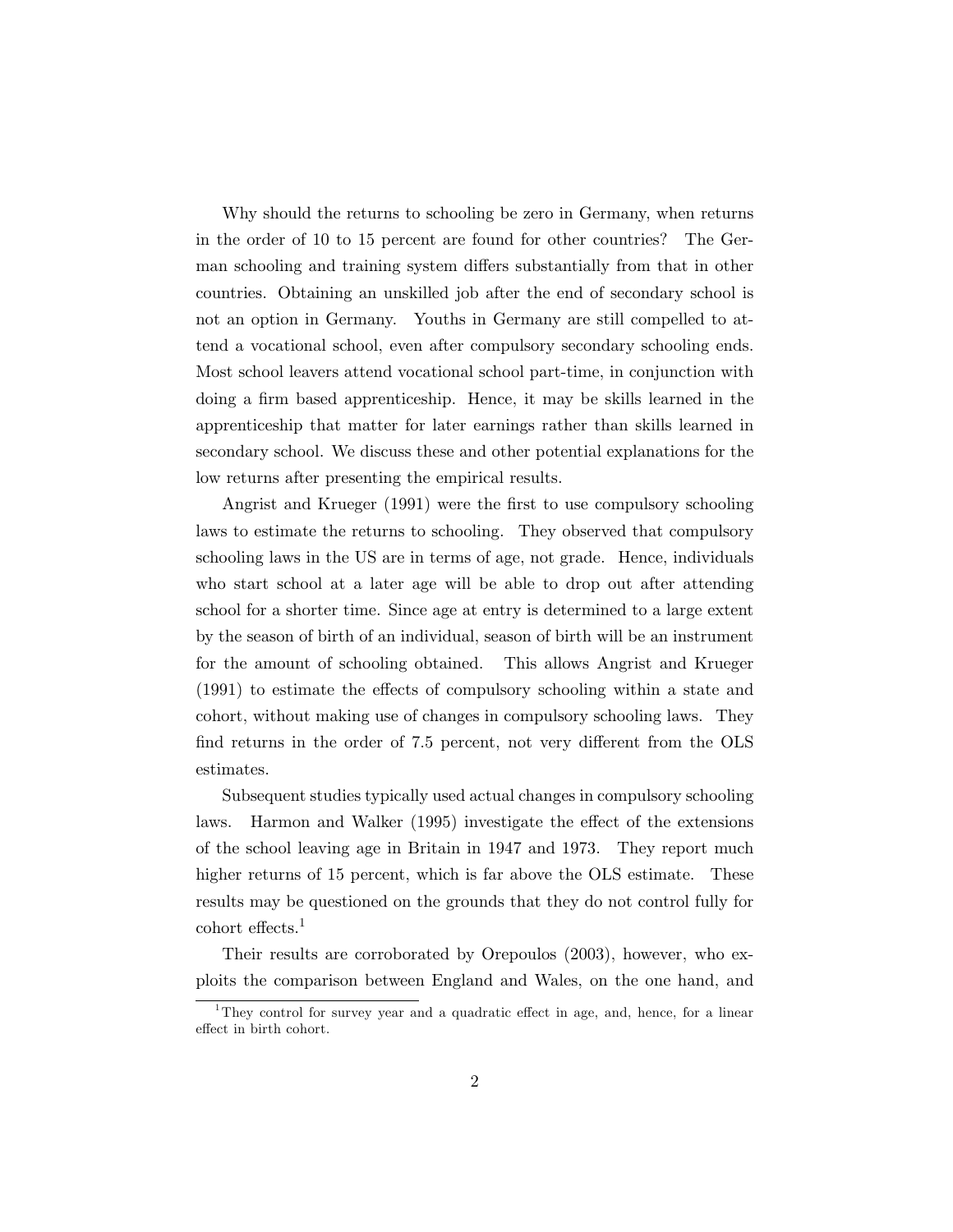Northern Ireland, which changed school leaving ages at different times. The same paper by Oreopoulos also reports a similar analysis for state level changes in compulsory schooling laws in the US, and for province level changes in Canada. For all countries, the estimated returns are in the order of 10 to 15 percent, and typically above the OLS estimates. Acemoglu and Angrist (2000) also report estimates using changes in US compulsory schooling laws. Their estimates are only in the vicinity of 10 percent, closer to the OLS estimates, and lower than those reported by Oreopoulos (2003).

Changes in compulsory schooling in nordic countries were studied by Meghir and Palme (2003) for Sweden, and by Aakvik, Salvanes, and Vaage (2003) for Norway. The changes in both countries raised compulsory schooling from 7 grades to 9, and were implemented at different times in different municipalities. However, the extensions of compulsory schooling in both countries were part of broader reforms of the school systems, moving from selective secondary schooling to a comprehensive system, for example. This makes the interpretation of the effects as returns to schooling more difficult.

Interpreting the earnings impact of these reforms as returns to education yields sizeable estimates in both countries, despite the fact that these countries have more regulated labor markets than the Anglo-Saxon countries. Aakvik et al. (2003) report a return of 10 percent when calculating returns to a year of education in Norway. Meghir and Palme (2003) only present separate estimates for earnings and schooling. Since these are effectively reduced forms, an indirect least squares (IV) estimate of the returns to schooling can be calculated. For the full sample this yields an estimate of 0.18. However, the authors point out that the effects of the reform on schooling are concentrated on low ability individual with low education fathers, while the effects on earnings are concentrated on high ability individuals with low education fathers. In the group with low education fathers, this would imply returns of 0.09 for low ability individuals but 0.34 for high ability individuals. While these estimates are rather imprecise, they suggest that the reforms may not identify purely the returns to compulsory schooling in Sweden. Nevertheless the authors intrepret the findings for the high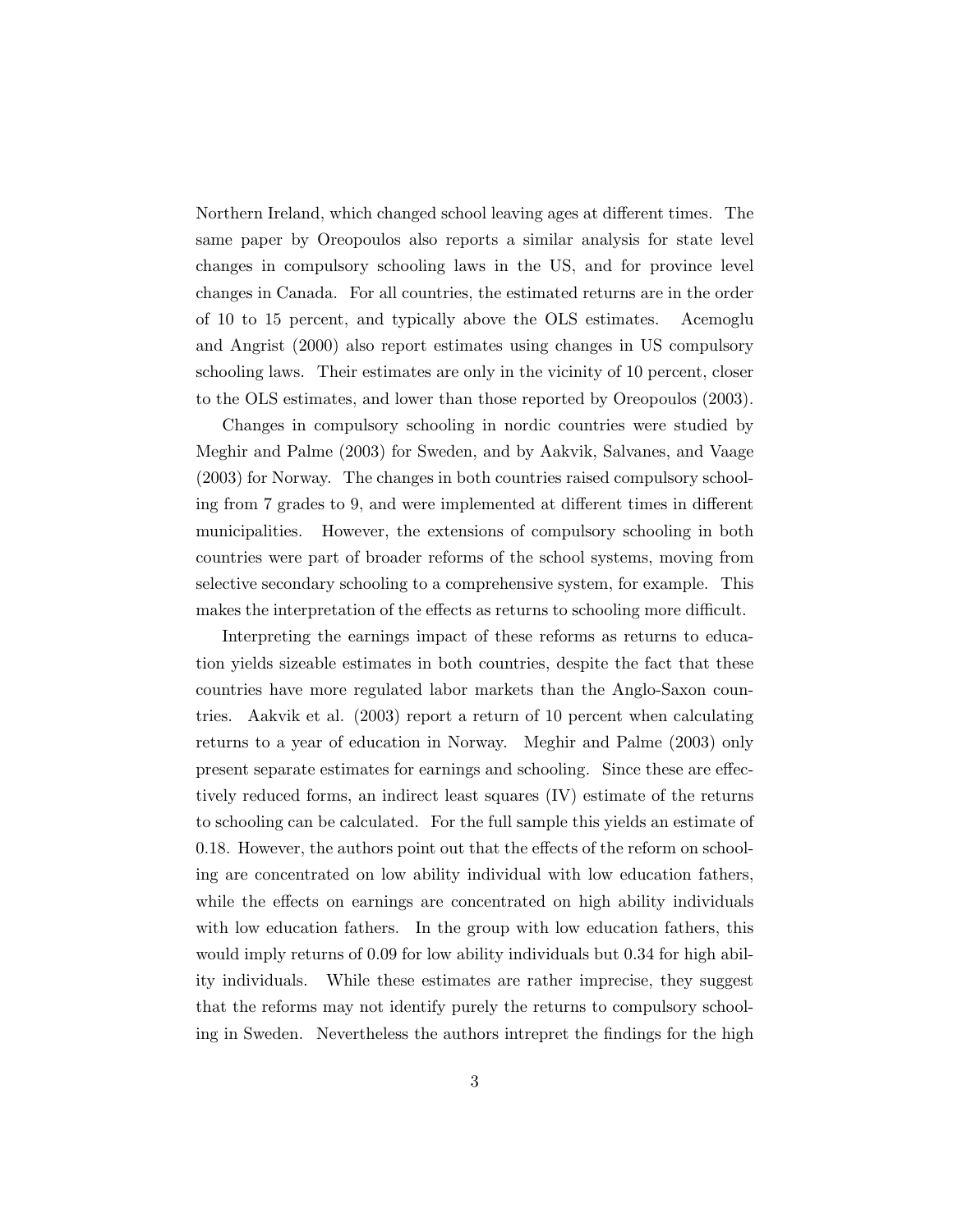ability individuals with low education fathers along the lines of the high cost, high returns story suggested by Card (1999).

The previous IV studies of the returns to education for Germany by Ichino and Winter-Ebmer (1999, 2004) and Becker and Siebern-Thomas  $(2001)$  use very different instruments from compulsory schooling laws. The instrument in Ichino and Winter-Ebmer is the exposure of German cohorts to disruptions in schooling during World War II. Becker and Siebern-Thomas use the schooling infrastructure in the region where an individual grew up as instrument. Both of these instruments will pick out differences in secondary schooling. In the German context, these differences eventually tend to imply that an individual either obtains lower secondary schooling plus an apprenticeship or a higher secondary degree plus academic education. All three studies find larger returns to education than by using OLS, in the order of 10 percent.

The impact of compulsory schooling laws in Germany is therefore of substantial interest because the earnings effects differ so much from the preceding literature on this topic. They are also interesting because the IV estimates using compulsory schooling in Germany are much below the corresponding OLS estimates, in contrast to the literature surveyed by Ashenfelter, Harmon, and Oosterbeek (1999).

The remainder of this paper is organized as follows. The next section discusses the relevant aspects of the schooling and training system in Germany, while section 3 describes the datasets used. Section 4 presents the empirical results and discusses various estimation problems. Section 5 interprets the results and section 6 concludes.

### 2 The German schooling and traning system

Children usually start school in Germany in the year after they turn six and attend a four year primary school. After grade four, the German school system tracks students into three types of secondary schools, which distinguish themselves by the academic content of the curriculum. The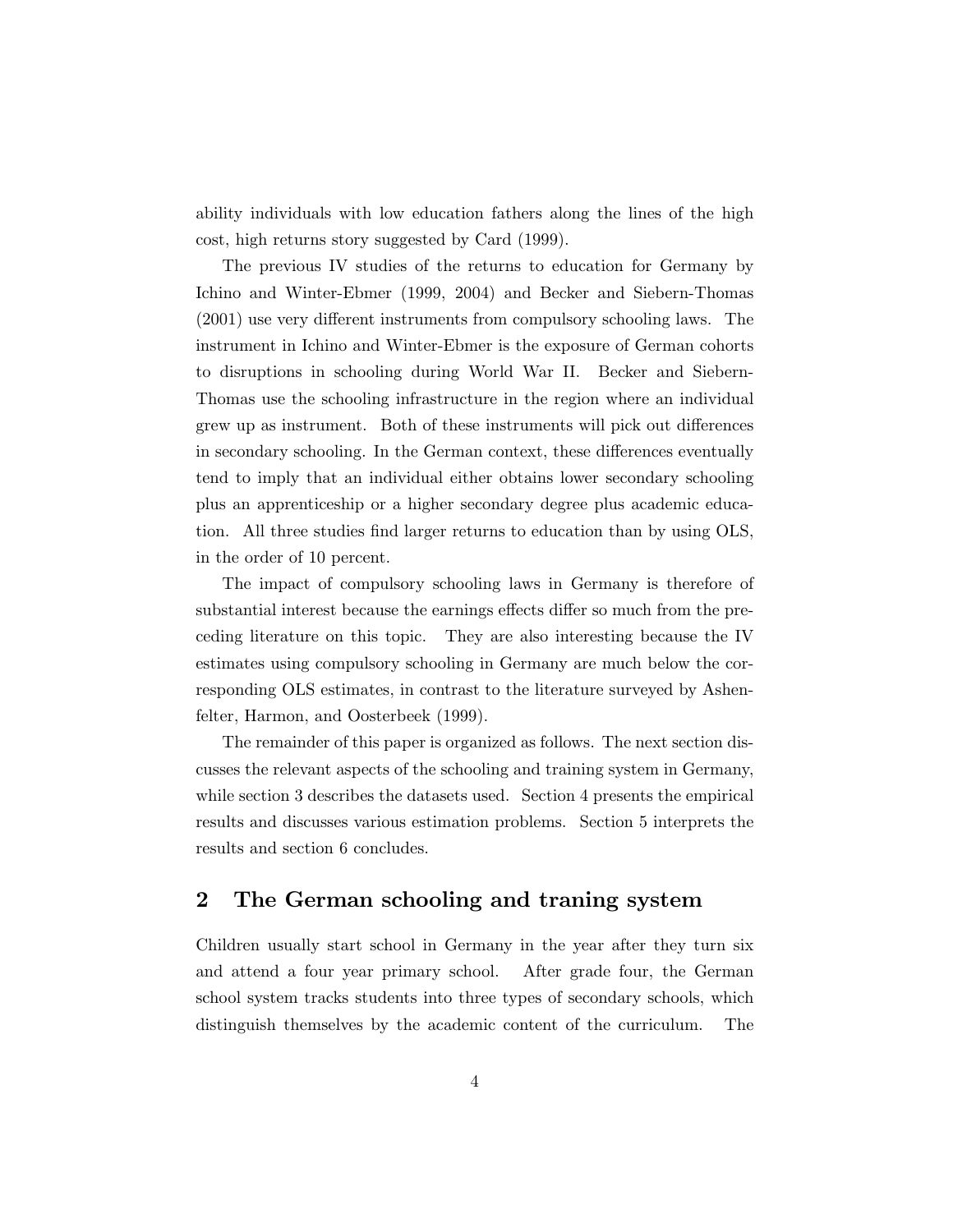lowest level or basic track of secondary school (*Hauptschule*), leads to a school leaving certificate after grade 8 or 9, although some students leave without the qualifications for the certificate. The curriculum in this school has some vocational content, and is supposed to prepare students for an apprenticeship. The middle track (Realschule) ends after grade 10 and is more academically rigorous than the basic track. Middle track students also typically enter an apprenticeship or a school based vocational training after finishing school. The most academic track,  $Gymnasium$ , leads to a university entrance exam  $(A\text{bitur})$  after grade 13. Students can also leave Gymnasium after grade 12 with a degree called Fachhochschulreife. This allows school leavers to attend a polytechnic (Fachhochschule), which offer shorter and more practically oriented programs than regular universities, although often in similar fields.

Initially after World War II, about 75 percent of secondary graduates would have attended the basic track in secondary school. The higher level tracks expanded rapidly from the 1950s through the 1970s, as figure 1 demonstrates. This figure plots the shares in each school types for the cohorts born from  $1925$  to  $1970.<sup>2</sup>$ 

Students in the different secondary school tracks will attend a different school depending which track they are in. The placement in one of these types of schools tends to be permanent, and few students move between school types (particularly in the upward direction). Selection into the different types of secondary school depends on a combination of formal exams, primary school grades, recommendations by the primary school teacher, and parental choice. The exact mechanisms differ from state (*Bundesland*) to state and over time. The first two years in secondary school are often regarded as an orientation phase, allowing transitions between the different school types. Some states do not even distinguish explicitly between basic and middle school until grade 7. There is significant selection into school types by academic ability and parental background (see e.g. Dustmann,

<sup>&</sup>lt;sup>2</sup>This figure was constructed using the QaC sample described below. The shares in the graph are a five year moving average.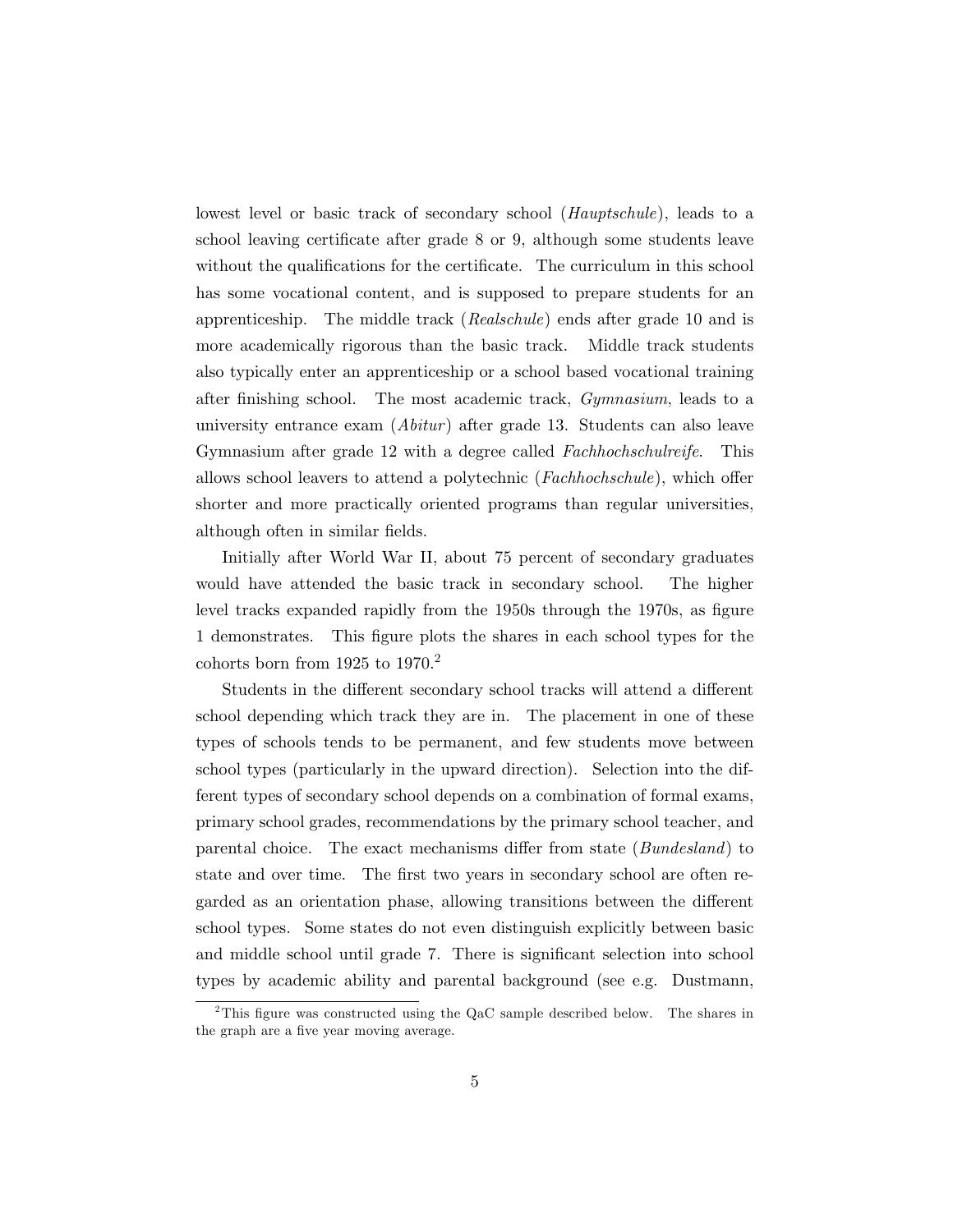2001). This implies that basic school students tend to be the lowest ability students, and they also face the least challenging curriculum.

In addition to the three selective types of schools, some states also offer comprehensive schools, where students can obtain all the possible school leaving degrees without making a decision at age 10 or 11. Numerically, these schools are not very important. In addition, completing the requisite grade in a higher level school typically allows students to leave school with a lower level school leaving certificate. For example, students in middle school can leave with a basic school certificate by passing grade 9.

Education policies are set by the individual states within framework agreements, which ensure that the school systems in all states remain comparable enough. Basic school used to last up to grade 8 before World War II. Hamburg was the first state to introduce a 9th grade in 1949. Various other states followed in the 1950s and 1960s. In the 1964 Hamburg Accord, an agreement struck by the prime ministers of the states, all states agreed that the basic school track should last up to 9th grade starting in 1967. A number of states introduced the 9th grade in 1967, although this was not done in Bavaria until 1970. Table 1 shows the dates for each state, as well as our assignment of the first birth cohort, which should have been affected by the change.<sup>3</sup>

In addition some states also started offering an optional 10th grade for basic school students, although this did not become important until the 1970s. The 10th grade in the basic track of secondary school allows students to obtain the 10th grade certificate typically received after attending the middle track. In addition, it is often chosen as an option by students who do not find an apprenticeship place after 9th grade.

After completing the basic or middle track, students typically enter a firm- or school-based vocational training course, most commonly an apprenticeship. In addition to the firm based training, an apprentice will attend

<sup>&</sup>lt;sup>3</sup>In four states, which introduced the 9th grade in 1966-67, the introduction coincided with the short school years due to a transition in the start of the school year (see Pischke, 2003, for details). This is reflected in the assignments of the birth cohort.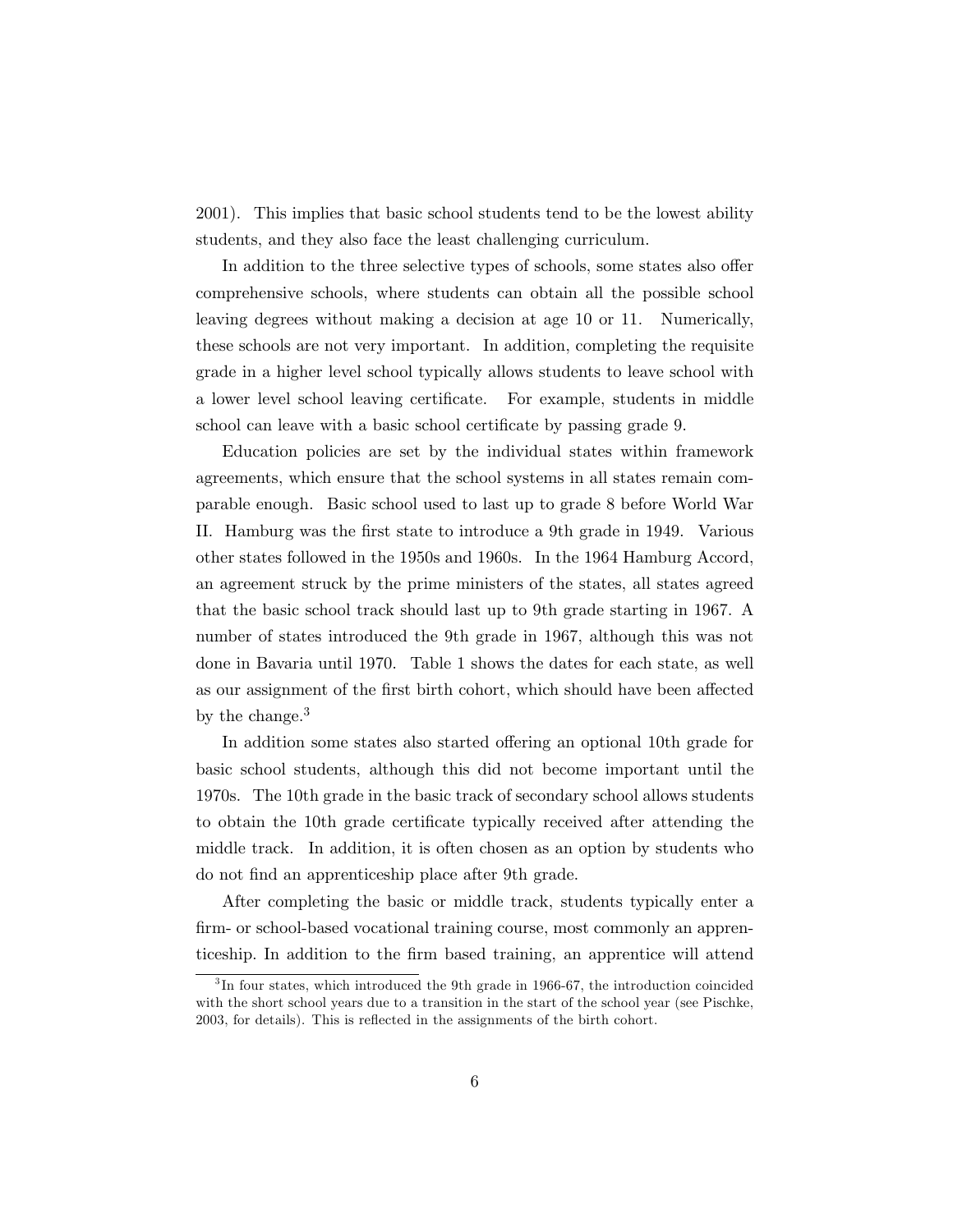a part-time vocational school. Compulsory schooling does not necessarily end in Germany with the completion of secondary school but extends to a part-time vocational school. Hence, school leavers cannot generally take up a job that is not part of an apprenticeship program.

The apprenticeship training is highly regulated. There are nationally agreed curricula for the apprenticeship occupations. Training firms are overseen by the chambers of commerce and crafts, who also carry out the graduation exams for the apprentices. Apprentices obtain an allowance, which differs by occupation, and is about a third of the unskilled wage. The allowance is negotiated in union wage bargains.

Apprenticeships are not at all homogeneous, and the content and quality of training will vary greatly between occupations and training firms. Apprenticeships typically lasts two to four years, depending on the occupation and prior qualification of the apprentice. The same occupation (say vehicle mechanic) may be learnt either in a small crafts firm, or in a large industrial enterprise. In the small firm, the training will be largely on-the-job, and apprentices are well integrated into the business activity of the firm. In the large firm, the first year of training may be spent entirely in a training workshop. Afterwards, apprentices may rotate to different types of jobs within the firm.

The vocational training system in Germany encompasses a wide variety of occupations. An apprenticeship may be in a traditional crafts profession (baker, cook, mechanic, hair dresser), in business and clerical occupations, sales, or in health professions (medical secretary, dental assistant). Vocational training may lead to a qualication, which would be considered a fairly low skilled occupation in most countries (child care worker or sales clerk). But it may also lead to an occupation, which would require at least some college education in other countries, particularly when it combines an apprenticeship with more advanced school based training (technician or middle manager).

Instead of pursuing an apprenticeship, school leavers may also receive vocational training in full-time vocational schools, or attend such schools in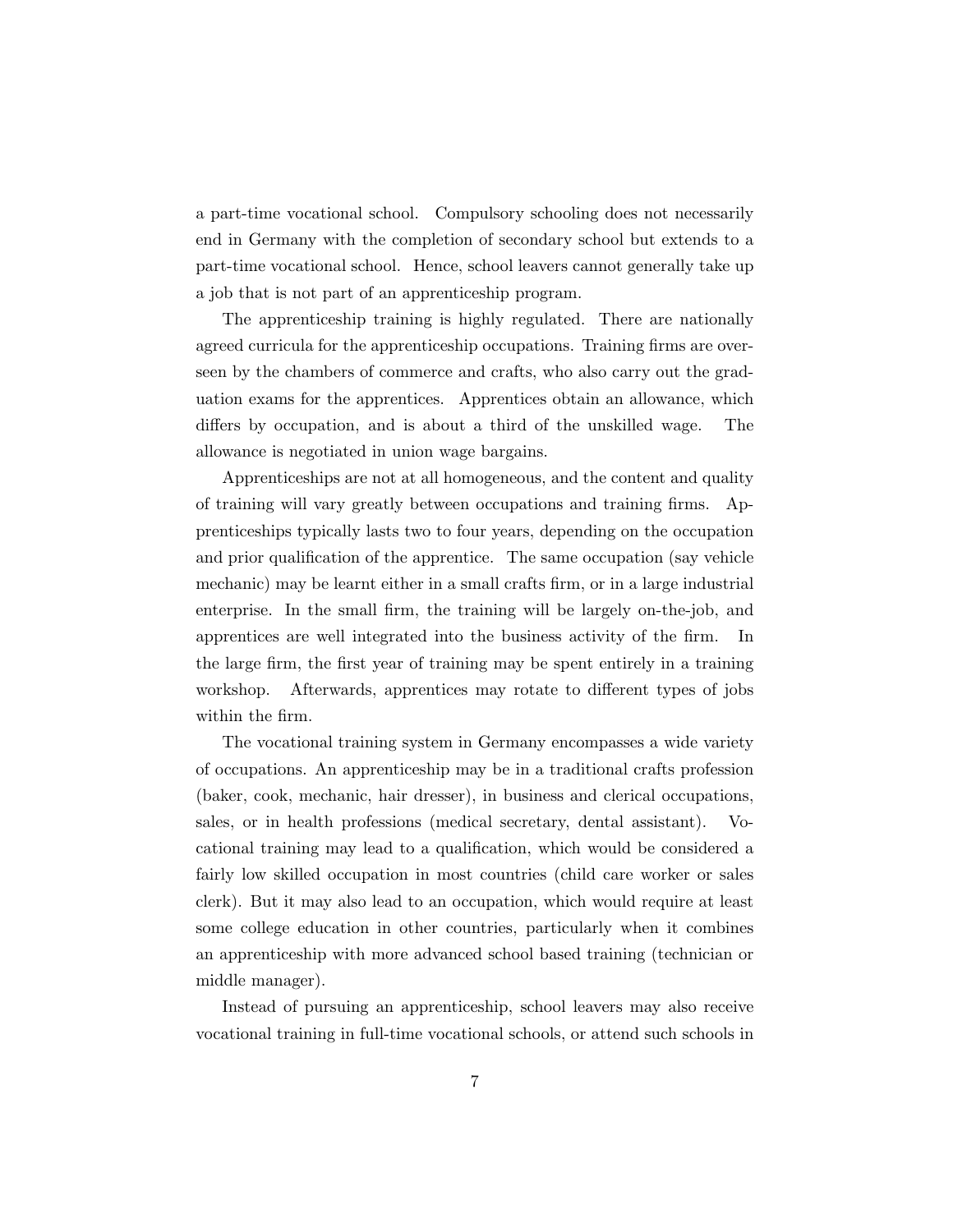order to obtain a higher level academic credential. Those school leavers who fail to find an apprenticeship are typically channeled into various types of preparatory vocational programs, in order to give them another attempt at finding an apprenticeship the following year. School leavers very rarely take unskilled jobs right after leaving school.

### 3 The data

The data are taken from three data sets. The first is the Qualification and Career Survey (QaC) collected by the Institut für Arbeitsmarkt- und Berufsforschung (IAB) and the Bundesinstitut für Berufsbildung (BIBB). The QaC is a repeated cross section of employed workers of German nationality in the age group 15 to 65. We use the four waves for 1979, 1985-86, 1991-92, and 1998-99 each of which samples about 25,000 workers. The second data set comes from social security data, and is based on the IAB Employee Sample (IAB Beschäftigtenstichprobe), a 1 percent sample of social security records for 1975 to 1995. The third data set is the Micro Census, an annual survey of 1 percent of the households in Germany. We use the 1993 and 1996 surveys. The samples used below contain the cohorts living in the 10 west German states (excluding Berlin), who are born from 1930 to 1960.

The Qualification and Career Survey is appealing despite the smaller sample size because it contains the most information on schooling. The earnings variable in the surveys is gross monthly earnings. Respondents in the 1979 survey were asked to report their earnings in 13 brackets, in the 1985-86 survey in 22 brackets, in 1991-92 in 15 brackets, and 1998-99 in 18 brackets. We assign each individual earnings equal to the bracket midpoint.<sup>4</sup> We then convert the variable to an hourly wage by dividing by the number of weekly hours.

<sup>&</sup>lt;sup>4</sup>Because of the large number of brackets this is unlikely to introduce much more measurement error than is done by respondents' rounding continuous amounts. The top bracket in 1979 was DM 5,000 or more which we assigned a value of DM 7,500, in 1985-86 and 1998-99 it was DM 15,000 or more which we assigned a value of DM 17,500, and in 1991-92 it was DM 8,000 or more which we assigned a value of 12,500. Only 1.0 percent of sample observations are in the top income bracket.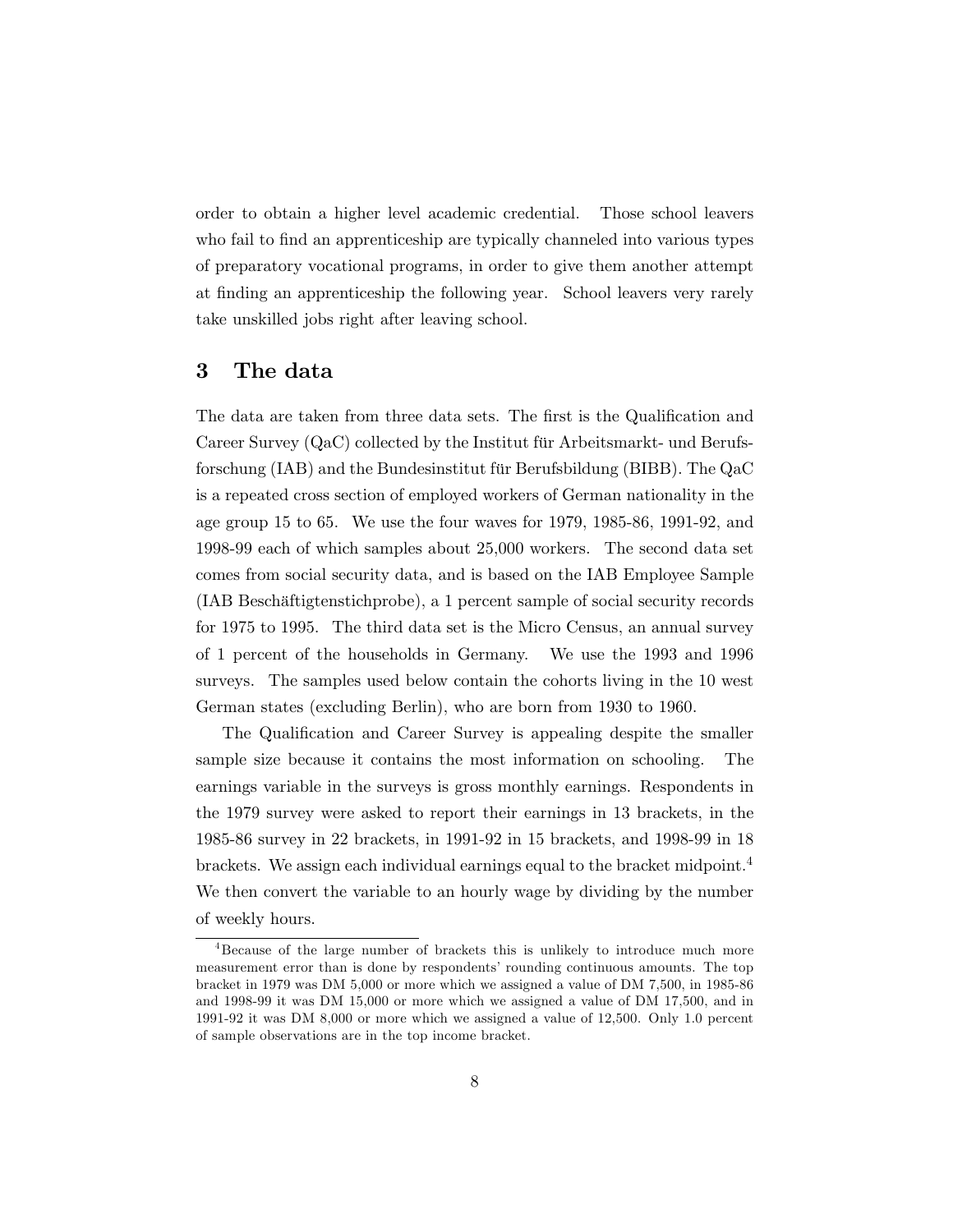German data do not typically contain a variable with the number of years of schooling or the highest grade attended. Instead, the QaC provides the year when the individual graduated from secondary school, the highest secondary school degree attained (this basically identifies the track attended), as well as comprehenisve information on post-secondary educational attainment and training. The typical approach to constructing years of schooling for Germany is to assign the usual number of years taken for an educational route. Krueger and Pischke (1995) demonstrate that OLS returns in Germany are reasonably linear in the various credentials.

The QaC does not contain information on the state where an individual went to school, only the current state of residence. Using this information, the year of birth, and the information in Table 1, we imputed whether an individual will have graduated after 8 or 9 years in the basic track. However, since the dataset contains a variable for the secondary school graduation year, we can calculate a measure of the length of primary and secondary schooling. Using the typical primary school enrollment rule (students start school in the year after they turn 6), we calculate the length of schooling as secondary school graduation year minus year of birth minus six.

The IAB Employee Sample (IAB Beschäftigtenstichprobe) includes only records on employed individuals, and excludes civil servants, self-employed, and those in marginal employment because these groups are not covered by the general social security system. This includes about 80% of all workers. The dataset is a panel. Once sampled, an individual is followed as long as a social security record appears for that individual. The dataset is described in more detail in Bender and Hilzdegen (1995) and Bender, Haas, and Klose  $(2000).$ 

We obtained cell level means, medians, and standard deviations of earnings, as well as characteristics of the individuals spanning the period 1975 to 1995. The sample is restricted to Germans living in the west German states. The cells are based on year, age, state, and level of schooling. The regional indicator is the state of the workplace. Every individual was assigned the state where they worked in 1975 or when they first entered the dataset.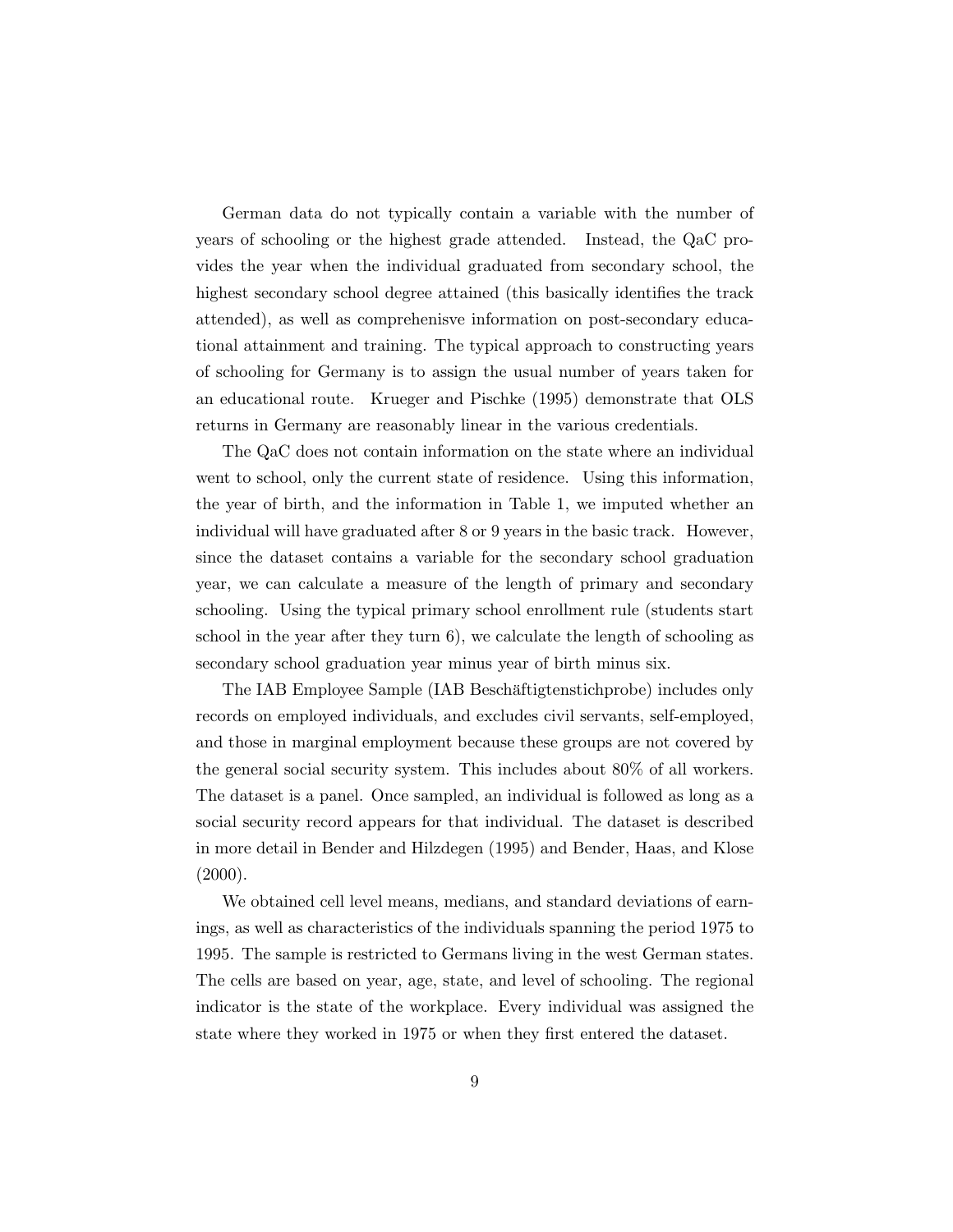The earnings measure provided is gross pay subject to social security contributions, and it is truncated at the social security maximum. For each cell, we know how many observations are at the maximum, and we only use cells where the fraction at the maximum is 50 percent or less. We also discard 489 cells based on a single observation. The sample used in the analysis has 12566 cells, based on 2 to 1447 observations. The mean number of observations in the cells is 192, the median is 56, and the cells are based on about 2.4 million micro records.

The advantage of the social security data is its large sample size. However, this is mitigated by the fact that it is a panel with repeated observations on the same individuals. Another drawback is the coarse information on education. The data set only distinguishes students who graduated from the academic track of secondary school, but does not allow us to distinguish basic and middle track students.

The Micro Census is an annual representative household survey. There is no earnings measure on this dataset but it contains a variable for net monthly income, which is reported in 18 brackets. We again assinged bracket midpoints to this variable. Despite the different concepts, this variable looks very much like earnings in the QaC data for employed persons. For example, OLS returns to education are very similar. We convert the variable to an hourly wage by dividing by the number of weekly hours.

The data also provides the highest secondary school degree attained, and some basic information on post-secondary educational attainment and training. We use this again, together with the number of years usually taken to obtain a degree, to calculate a measure for years of education. Geographical information is again limited to the state of residence.

## 4 Empirical results

The standard approach to estimating the returns to compulsory schooling is to run a regression with the years of schooling instrumented with an indicator for the compulsory schooling regime. We start in table  $2$  by presenting first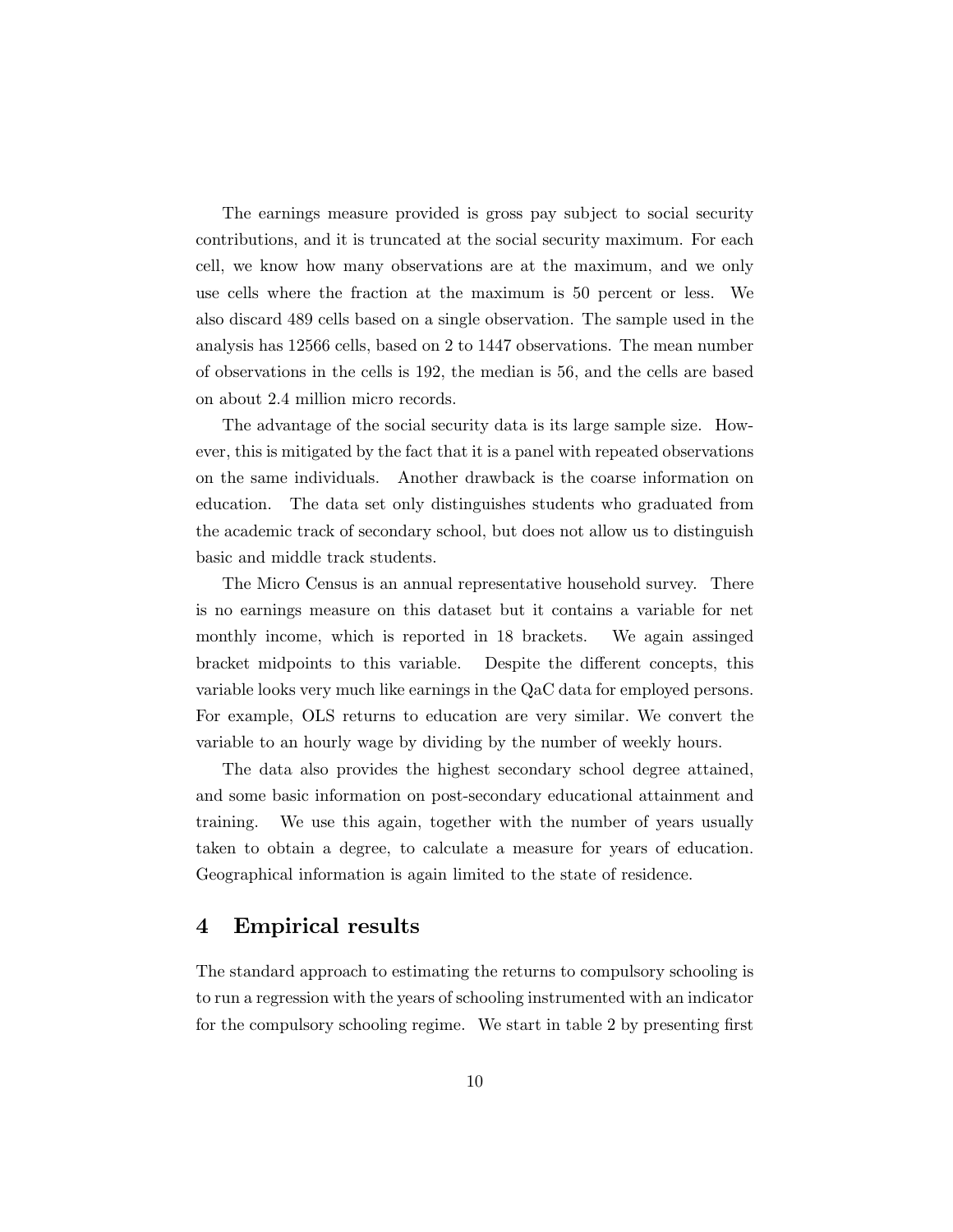stage regressions for this two stage least squares problem. Recall that we do not have a direct measure of the "years of schooling" actually attended by an individual in any of our datasets. Rather our constructed measure of years of education assigns 8 or 9 grades to basic track students on the basis of their year of birth, as well as assigning the years necessary for a certain degree to the degree information. All regressions also include a dummy for female, a quartic in age, and the maximal sets of year dummies, state of residence dummies, and year of birth dummies.

Table 2 shows the resulting first stage regressions. In column  $(1)$  the total number of years of schooling and training is regressed on an indicator for whether the 9th grade in basic track has been introduced in the student's state of residence. Since the number of years of secondary schooling assigns 9 years to basic track students whenever the 9th year was in place, the first stage of this regression is rather mechanical, and the first stage coefficient should reflect the fraction of students in the basic school track. These fractions are 60.9 and 55.8 percent in the QaC and Micro Census, respectively. The coefficients in column  $(1)$  are slightly lower than this. They are closer in column (2), where the dependent variable is limited to years of primary and secondary schooling, excluding years of post-secondary education and training. The similarity of the results in columns (1) and (2) indicates that the introduction of the 9th grade in basic school did not affect participation in post-secondary schooling and training.

Column (3) shows the same regression using a measure of the length of school based on the secondary school graduation year, constructed in the  $QaC$  data. The coefficient on this measure is only 0.17. This suggests that even basic school students (60 percent of the sample) only increased their schooling by about 0.28 of a year. This indicates that the introduction of a compulsory 9th grade might not have been completely effective. However, it should be pointed out that the measure of the length of schooling used here is not what is typically used in the literature. The length measure includes grade repetition, and contains noise because some students start school only at age 7. The typical measure of years of schooling is instead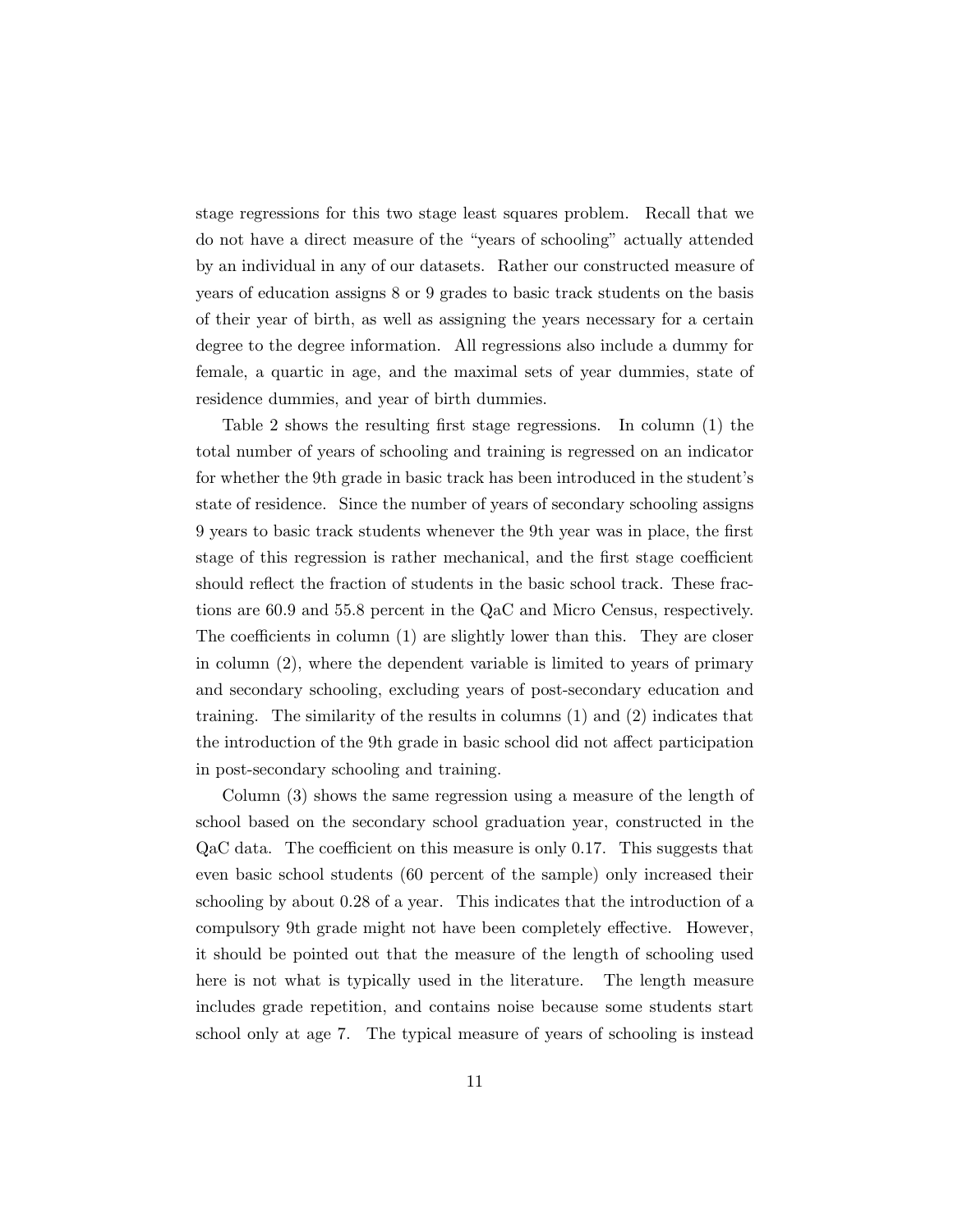based on the highest grade attended or completed.<sup>5</sup> There are also reasons to believe that the estimate on this measure are biased downwards, to which we will turn momentarily.

A final check in table 2 is whether the introduction of the 9th grade affected track choice. This is not the case as can be seen in column  $(4)$ . In this case, it is possible to limit the sample to basic track students, since this is not an outcome which is affected by the compulsory schooling change. Column  $(5)$  shows that the first stage coefficient in this subsample for the length measure is indeed  $0.28$  (the coefficient in column  $(3)$  divided by the fraction attending the basic track).

In order to investigate this further, we plotted the relationship between the length of schooling and the introduction of the 9th grade in figure 2. All states are pooled, and birth cohorts are aligned with respect to the year in which the 9th grade was introduced. While a discrete jump is apparent at the time of the treatment, there is also some trend in the length of schooling variable. This trend emerges basically after the introduction of the 9th grade. It may be due to the fact that some states also introduced an optional 10th grade in the basic track, which necessitates the introduction of a 9th grade. Alternatively, the introduction of the 9th grade may not have had its complete effect immediately, since some students continued to leave the basic track after grade 8.

Figure 3 provides some information on this issue from administrative data from the four states which introduced the 9th grade in 1966. The figure plots the average grade for school leavers from  $1963$  to  $1967<sup>6</sup>$  It is apparent from the figure that some students attended a 9th grade already before 1966. In 1967, slightly more than 80 percent of the school leavers have 9 years of schooling, but a significant fraction is still leaving school after grade 8. This demonstrates that the change in school attendance did not happen sharply when a 9th grade was introduced for most students.

<sup>&</sup>lt;sup>5</sup>An exception is Oreopoulos (2003) who uses school leaving age for the UK, a measure more similar to the length measure used here.

 $6$ No data are available for 1968 and 1969 because of a change in the computer system of the statistical authorities.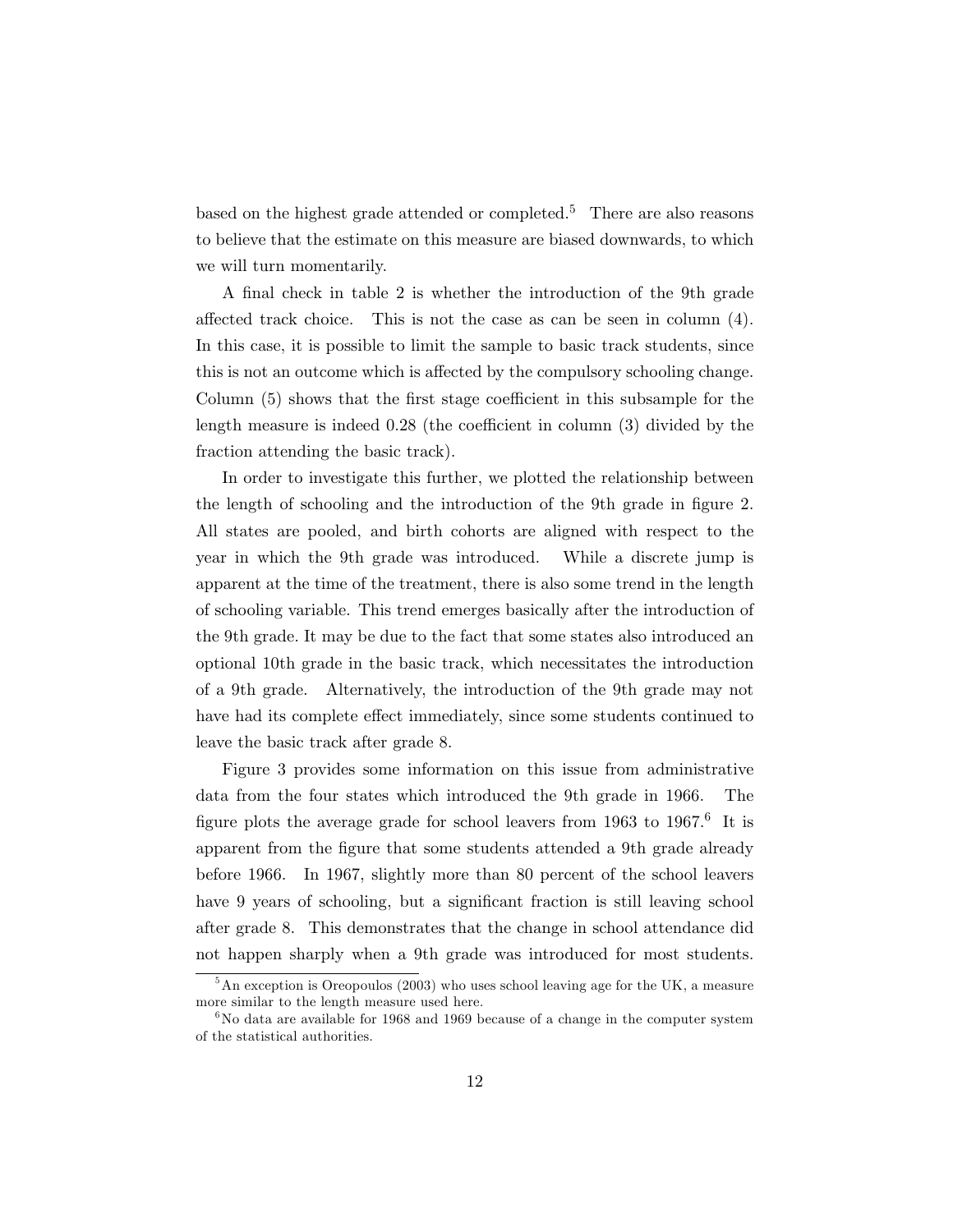Instead, the change was spread over the adjacent years for some students.

Returning to figure 2, this suggests that some of the increase immediately before and after the treatment date should be attributed to the introduction of the 9th grade. Variations in the age at school entry, grade repetition, and measurement error in the data will introduce further fuzziness in the jump around the introduction date. While the increase in the number of years of schooling at the introduction date is only about 0.2 years, it is almost half a year from 4 years before to 4 years after the introduction date. This might be a more reasonable measure of the actual effect of the 9th grade introduction.

Much of the trend, which is visible in the length of schooling in figure 2, will be removed by the introduction of year of birth effects. Figure 4 shows the same graph for the residuals from a regression on all the covariates used in the regression models. If some of this trend is due to the 9th grade introduction, the actual effect will be attenuated in the full regression. It is apparent from figure 4 that all of the upward trend in the length of schooling has indeed been eliminated, although a jump of the original magnitude is still visible at the introduction date in figure 4.

There is another reason why the effect of the 9th grade introduction on the length of schooling might be understated. The four states in figure 3 introduced the 9th grade at a time when they also shortened two school years, in order to move the beginning of the school year from spring to fall (see Pischke, 2003, for a detailed discussion of this event). Since these four states make up almost 60 percent of the sample, the 9th grade introduction will be correlated with participation in the short school years. Students affected by the short school years will report attending school for up to a year less, even though the number of grades they attended was the same. This will also attenuate the effect of the 9th grade introduction on the length of schooling.

Column (4) of table 2 addresses this issue by controlling for participation in the short school years (constructed like measure 1 in Pischke, 2003). In addition, the regression in that column eliminates the birth cohort right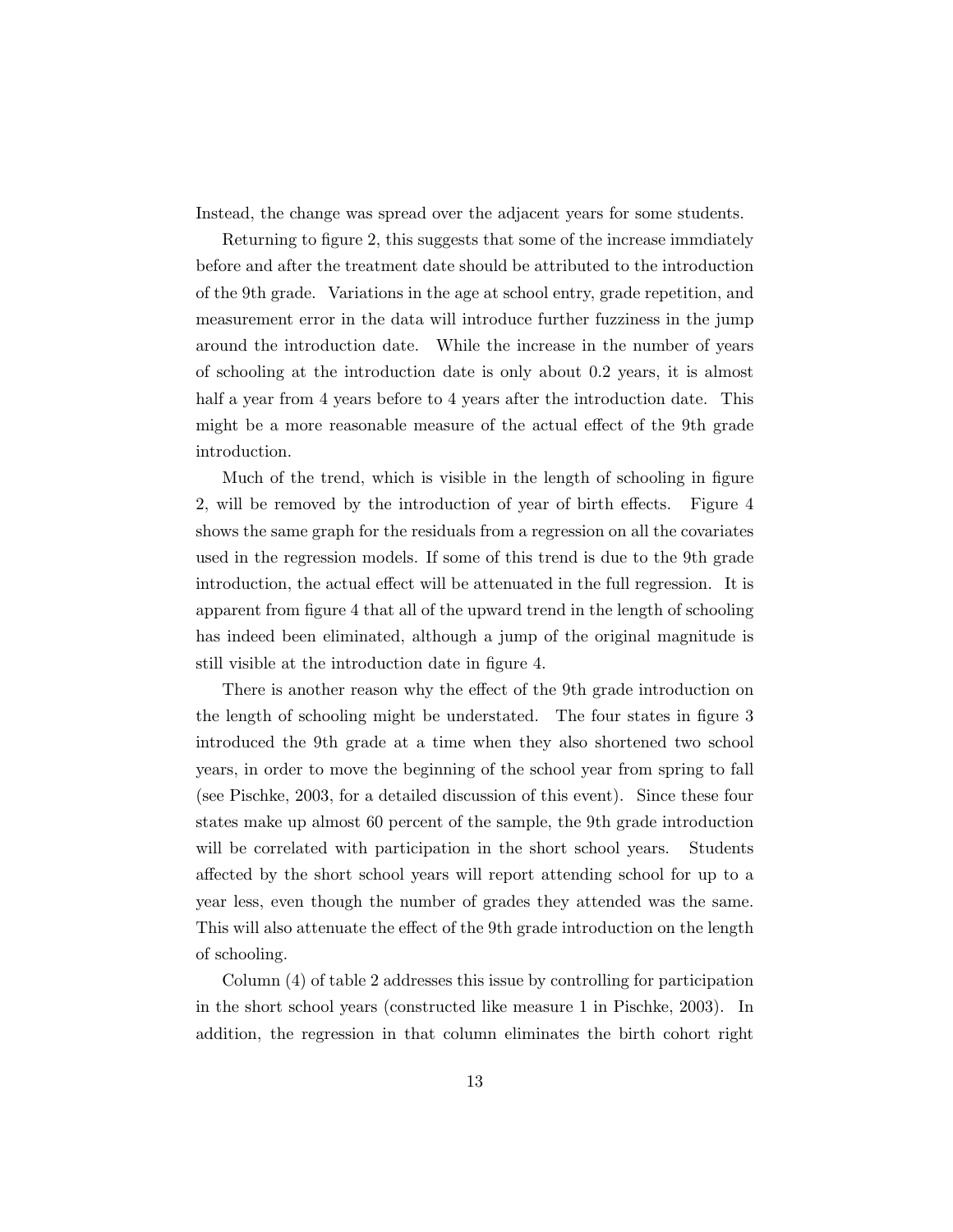at the introduction of the 9th grade, as well as one cohort before and after. This should ameliorate some of the measurement problems due to the school entry age, grade repitition, and measurement error. The resulting coefficient is slightly above 0.4 now. However, this result still does not account for the possibility that some of the effect of the introduction of the 9th grade is hidden in a slowly moving trend around the date of introduction, as discussed in the previous paragraphs. This suggests that the correct effect is probably somewhere between the estimate of 0.4 and one. In any case, the results establish that there is a strong and significant first stage in the data.

Table 3 displays wage regressions for the QaC data. Column (1) presents a standard model with a quartic in potential labor market experience as controls. The return to education is about 7 percent in this OLS specification. Because the 9th grade treatment is constructed on the basis of state and year of birth, it is important to control for state and year of birth main effects in the regression, to use only the within state variation in the identification. Column (2) introduces year of birth dummies. However, controlling for experience, this is a slightly odd specification. Age is a linear combination of survey year and year of birth, and hence a linear term in age is simultaneously controlled for in this regression. Column (3) replaces the experience control with age, which makes somewhat more sense. The coefficients in these specifications are slightly lower than in column  $(1)$ . This is typically the case when experience is replaced with age.

Column (4) instruments the endogenous regressor, years of education, with a dummy variable for whether the state had introduced the 9th grade in basic track for the respective birth cohort. The coefficient now drops basically to zero, and is insignificant. Column  $(5)$  and  $(6)$  probe these results by adding a state specific cohort trend and its square to the regression. The returns to schooling estimates increase slightly, to 2 and 3 percent, with the latter being signicant. These returns are still small, although it is possible that they are understated if years of education increased by less than one for affected basic track students.

These estimates are fairly precise. Standard errors are calculated using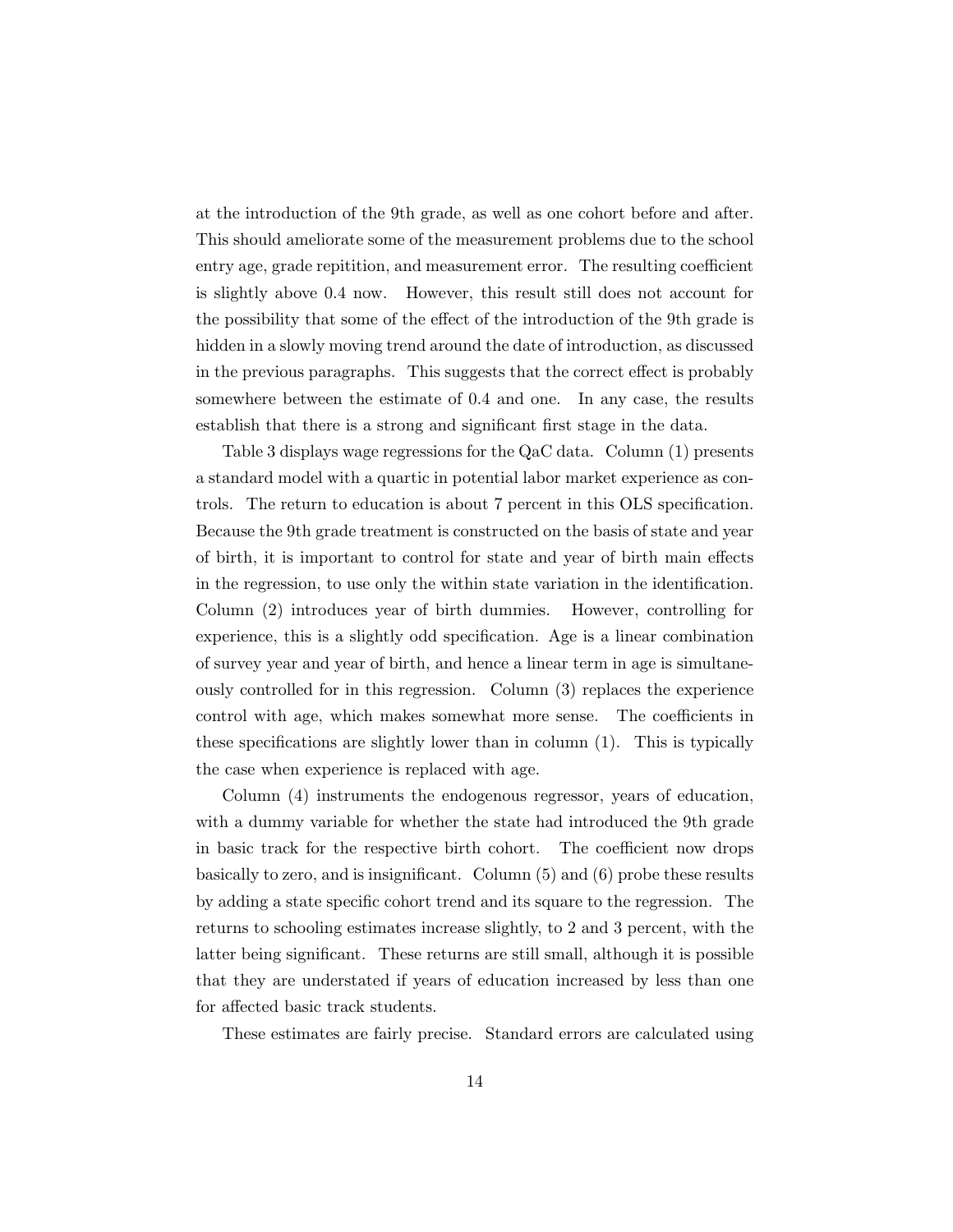the cluster-command in Stata, allowing for correlations within state and year of birth cells, the level of the treatment. Standard errors are in the order of 0.01, which means that the condence intervals exclude even modestly positive returns. The precision of the estimates is comparable to the returns to schooling estimates for the UK by Harmon and Walker (1995) and for the US, Canada, and the UK by Oreopoulos (2003).

Table 4 shows reduced form estimates for the introduction of the 9th grade for all three datasets. Here, the wage is regressed directly on the dummy for the 9th grade introduction. For the QaC and Micro Census data, these are standard OLS regressions. The social security earnings are truncated at the taxable maximum. We deal with the truncation by using an estimator similar to Powell's (1984) censored least absolute deviations estimator. Chamberlain (1994) suggested a version of this estimator for cell level data. It amounts to estimating a linear regression on the cell medians which are not subject to truncation, using the cell sizes as weights. The standard errors are calculated using Stata's aweight option, and clustering the data again at the level of the state and year of birth. This accounts nonparametrically for the serial correlation in earnings across cells due to the fact that the same individuals are sampled repeatedly over time.<sup>7</sup>

The estimates for all three datasets are basically zero. The effect is identified via a differences-in-differences design, because state and year of birth effects are controlled for. It is always a worry in models like this that other state specific trends might be correlated with the treatment. For the social security data and the Micro Census, the estimates change little when state specific trends and squared trends are included in the regression. The  $QaC$ is the only dataset where a slightly positive and significant effect emerges with squared state specific trends. Nevertheless, there is a suggestion that the estimates of the 9th grade effect are slightly higher in all the datasets once state specific trends are included. There is often a worry that changes

<sup>7</sup>We found in Monte Carlo experiments that this estimator for the standard errors works very well in practice for our data design. See the appendix of Pischke (2003) for a comparison with a more parametric estimator of the covariance matrix.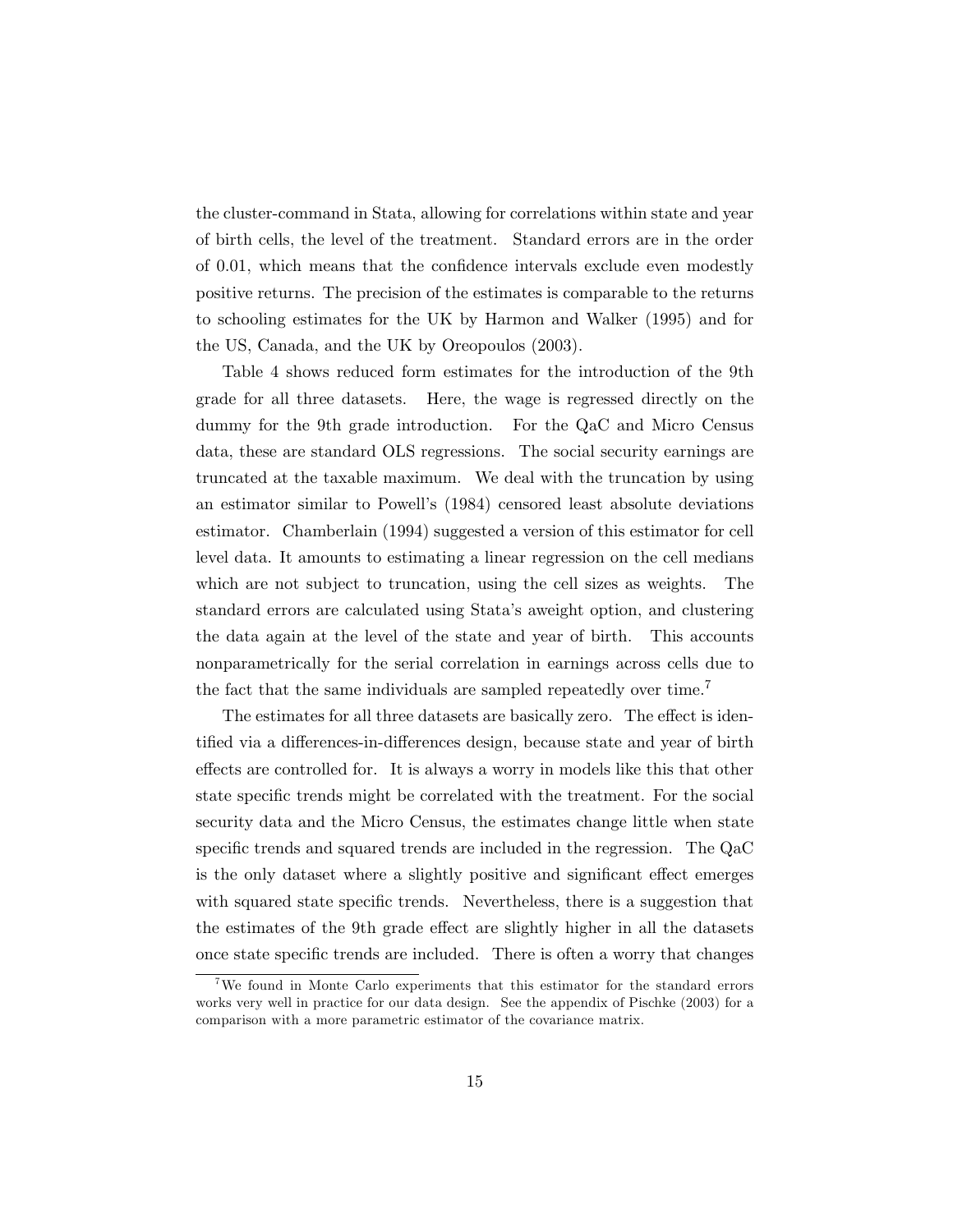in compulsory schooling laws may be correlated with other changes education policies or the behavior of individiuals, which may bias the effects of compulsory schooling upwards (see, for example, Lleras-Muney, 2002). The pattern in table 4 suggests the exact opposite: the introduction of the 9th grade in Germany was, if anything, negatively correlated with other state specific trends in wages.

An alternative way of estimating the effects of the introduction of the 9th grade is to focus on basic school students. Limiting the sample by education is valid since the 9th grade treatment does not affect the track attended directly. Table 5 shows analogous reduced form regressions to table 4. The results are again clustered around zero. Interestingly, there is less evidence among this directly affected subgroup of any positive wage effects even when square state specific trends are included. Figure 5 shows these results graphically for the QaC data in an analogous way to the first stage relationship in figure 4. There is no evidence of a sharp change at the date of the introduction of the 9th grade, and wage residuals fluctuate in a relatively narrow band around zero.

One concern with limiting the sample to basic track students is that this is a seleced sample. Because the share of students in the basic track falls over time (figure 1), and this decline happens at different rates in different states, the ability composition of the sample changes over time. We have tried to address this selection, in the spirit of Gronau (1974), by including a controls for the fraction of a birth cohort in the state who attended a higher level track but this had no effect on the estimates. We have also experimented with limiting the sample to men, but the results were again fairly similar.

A possible explanation for the lack of wage returns might be that the wage setting institutions in Germany prevent the necessary adjustments to reflect any returns. If this is the case, but 9th grade graduates are indeed more productive, the effects might show up in employment effects instead. Table 6 explores this possibility by replacing the dependent variable with a dummy variable for whether the respondent is employed, and a dummy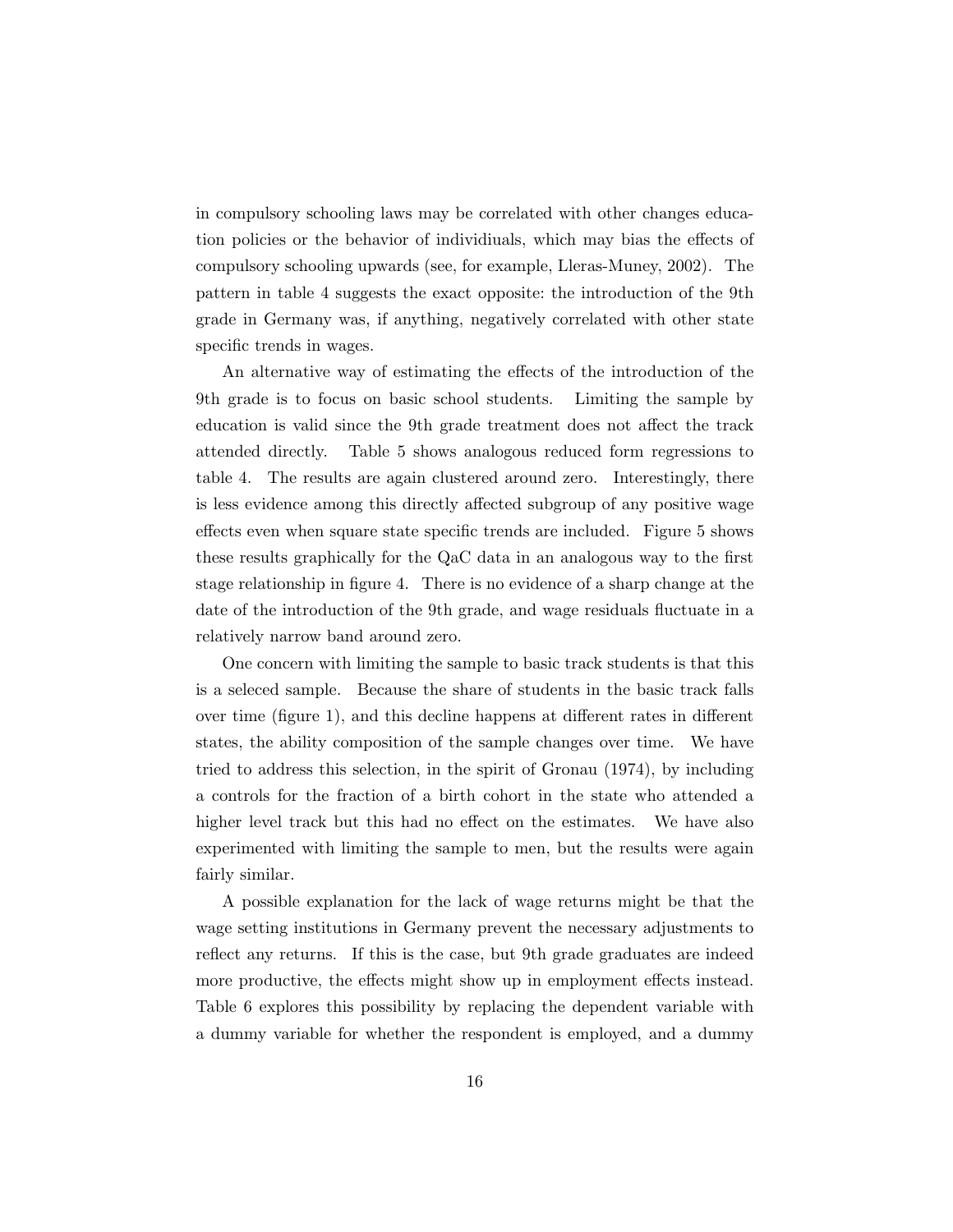variable for whether the respondent is in the labor force. The results are largely negative, as the employment effects are also zero. There is some evidence of employment effects when linear state specific trends are included, in which case the estimate is marginally significant. There are similar differences in participation. Nevertheless, these estimates are not very robust to slight changes in the specification.

Our estimates should be attenuated because we do not observe the exact state were an individual attends school. In order to address this issue, we looked at data from a further data set, the ALLBUS. It is a biannual cross sectional of Germans age 18 and older, with a supplemental survey after German unification in 1991. The 1991, 1992, 1994, and  $2000$  waves contain both the state of birth and the state of residence of a respondent. In addition, respondents were asked how long they have lived in their current state of residence.

Table 7 uses these data to present some evidence on mobility. Around 80 percent of respondents are living in their state of birth. The results differ slightly depending on whether this is calculated based on the question on the state of birth and the length of residence in the current state. The discrepancy is likely due to individuals who moved out of their state of birth but returned later. The table also demonstrates that there is relatively little difference between being in your current state since birth and since age 12 or 18. This indicates that most mobility takes place at a later age, and hence that state of birth is a better indicator for the state of school attendance than the state of residence (although it is not perfect). The last row shows that 85 percent of respondents have lived in their state since before the introduction of the 9th grade in that state. The fractions are even higher among basic track students, who tend to be less mobile.

Suppose the true indicator for the introduction of the 9th grade for an individual is  $D_i^*$ , and the indicator constructed on the basis of the state of residence  $D_i$ . If mobility between states is random, the effect of using  $D_i$ instead of  $D_i^*$  is pure attenuation of the estimates. The coefficient from a regression of  $D_i^*$  on  $D_i$  measures the attenuation factor. Table 8 presents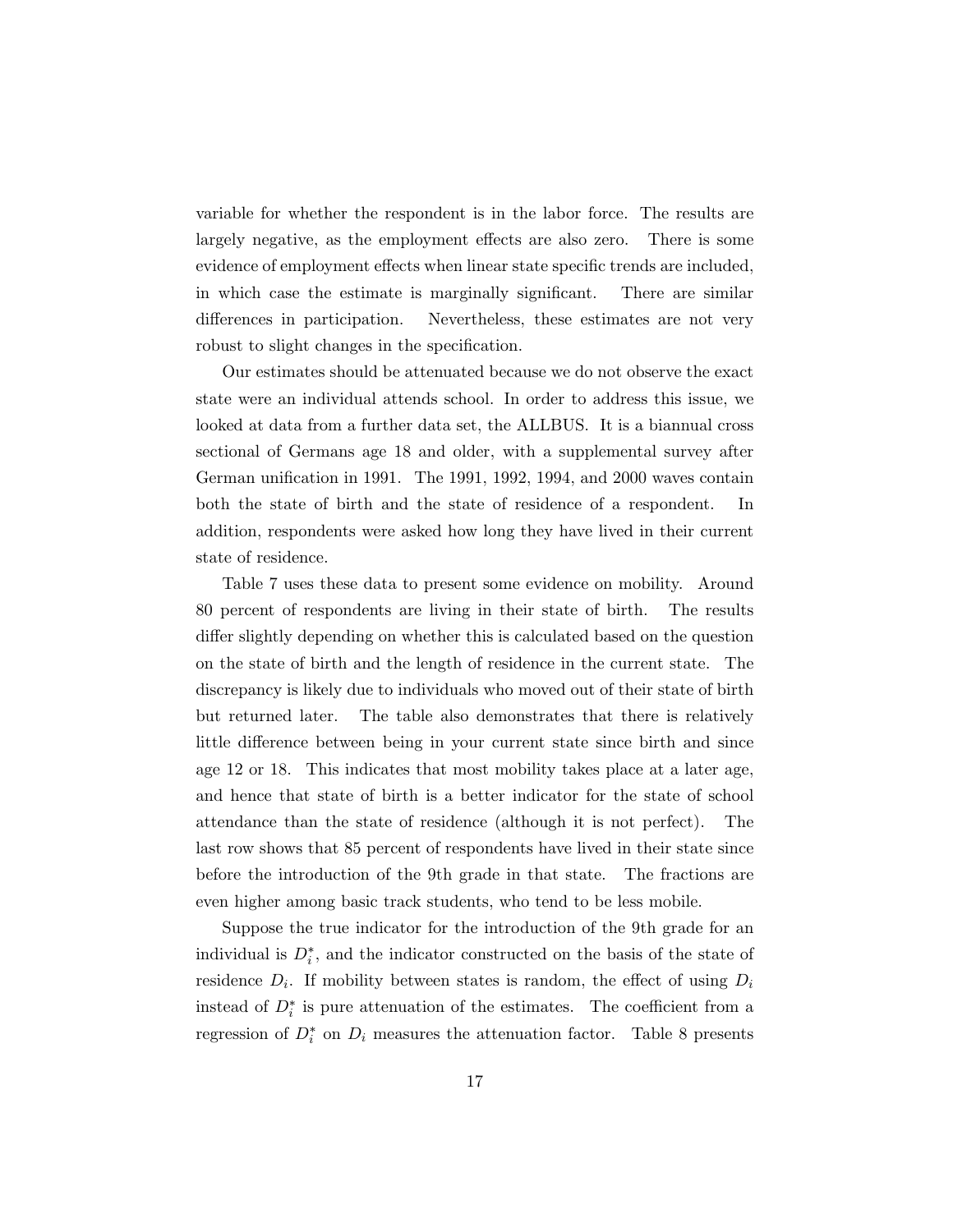regressions of this type using the assingment based on state of birth and state of residence. The regressions also include the other covariates used in the regression models above. The attenuation factor is about 0.80 in the full sample and 0.87 for the basic track students. This indicates that the coefficient estimates for the full sample should be scaled up by a factor of about 1.25 to make them equivalent to estimates using state of birth for the assignment, as is done, for example, in Oreopoulos (2003).

The largest estimate we have found in the reduced forms was 0.019 in column (3) of table 4. Scaling this up by 1.25 to account for the attenuation due to not knowing state of birth raises this to 0.024. Furthermore, the discussion of table 2 and other evidence suggested that the affected students did not all receive a full additional year of schooling. Instead, we argued that the effect is likely to be somewhere between 0.4 and 1 for basic school students. Using the midpoint 0.7, and multiplying this by 0.6, the fraction of basic school students, would give a two stage least squares estimate of the return to schooling of about 0.057. This is still a fairly small return and well below the 15 percent return reported by Harmon and Walker (1995) and Oreopoulos (2003) for the Anglo-Saxon countries. However, recall that none of the other specifications and datasets yielded estimates nearly as large. The preponderance of evidence presented here suggests that the return to compulsory schooling in Germany is small and possibly zero, various sources of attenuation notwithstanding.

### 5 Interpretation

Why are the returns to compulsory education zero in Germany while they are large in the other countries where these effects have been studied? In this section we turn to a discussion of various explanations for our finding. Unfortunately, it is rather difficult to distinguish some of these various explanations empirically, and we make no real attempt in doing so here.

The first possibility is related to the fact that the specifications we estimate identify the social, rather than the private returns to education (see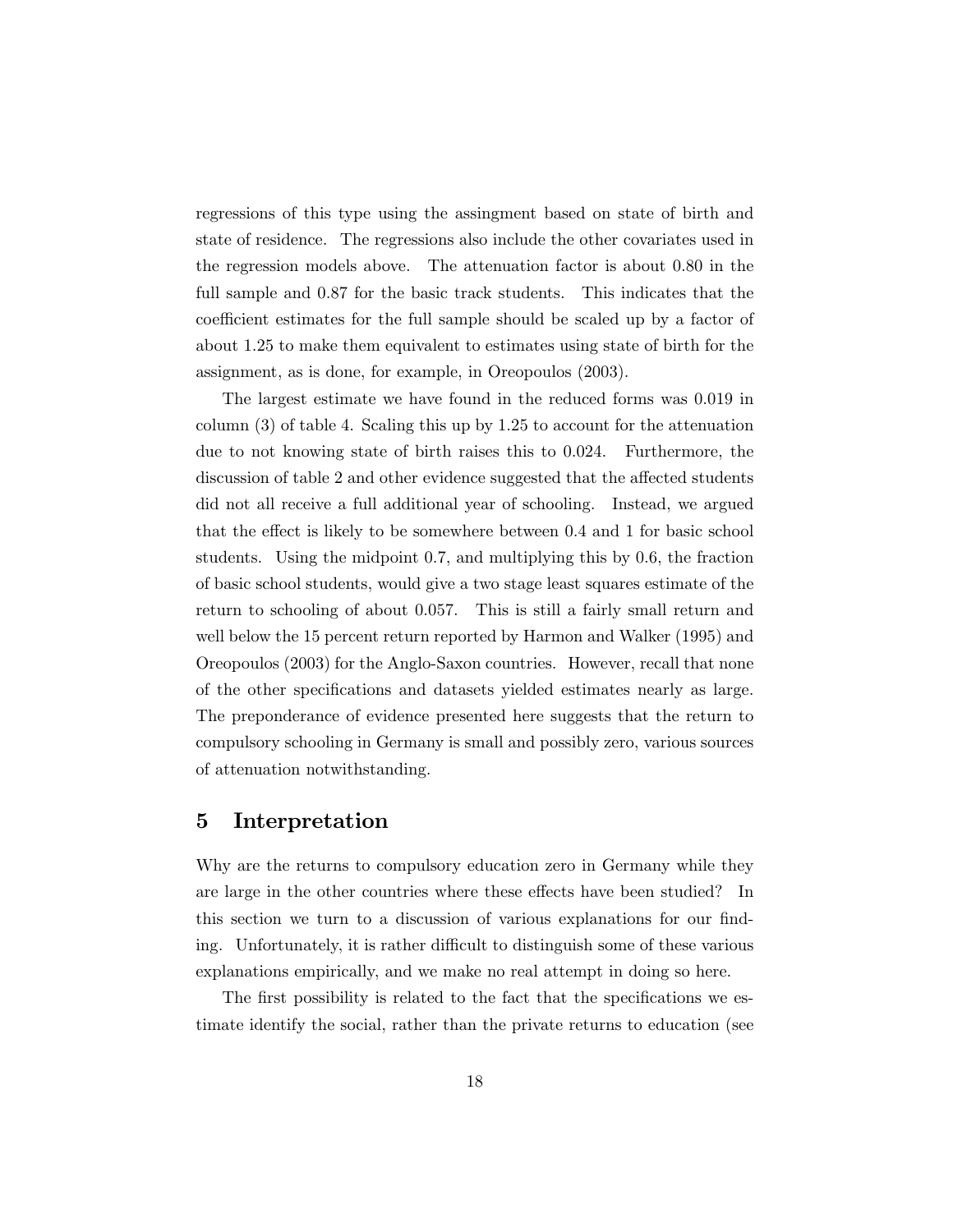the discussion in Acemoglu and Angrist, 2000). If the external returns are negative in Germany, this might explain the low social return even if the private return is positive. The comparison of tables 4 and 5 speaks to this issue, since the external returns are likely to show up for students outside the basic track. However, the estimates in the two tables are very similar. Hence, students in other tracks were not affected by the introduction of the 9th grade in basic track (and running the same regressions only for students in higher tracks corroborates this). This casts doubt on any explanation based on the external returns to schooling.

The most commonly advanced explanation for high returns to compulsory schooling has focused on the idea that there is heterogeneity in the underlying returns to schooling. In this case, IV estimates will result in larger returns than OLS estimates if the instrument picks out variation among high return sub-groups of the population (see Imbens and Angrist, 1994, and Card, 1999). One interpretation of the empirical results is that high costs of schooling prevent some low education but high return individuals to continue in school, and there is some empirical evidence for this interpretation (Card 1995, 2000).

Possible reasons for high costs of schooling among drop-outs may be credit constraints, psychological costs of schooling, myopia, or special circumstances, like health or pregnancy. The credit constraints story implies that students and parents cannot borrow against their future human capital, and the constrained households give up the returns to schooling for a smoother consumption stream. Psychological costs might be high for 14 or 15 year olds, who dislike school a lot. Hence, these individuals discontinue schooling rationally, even though they realize they are giving up large returns. Mypoia implies that the school leavers do not value the future returns to schooling enough compared to the current gains from dropping out.

All these alternatives may makes sense if individuals have to take a decision at age 14 or 15 on whether to stay in school or to drop out. The German schooling and training system presents individuals with a rather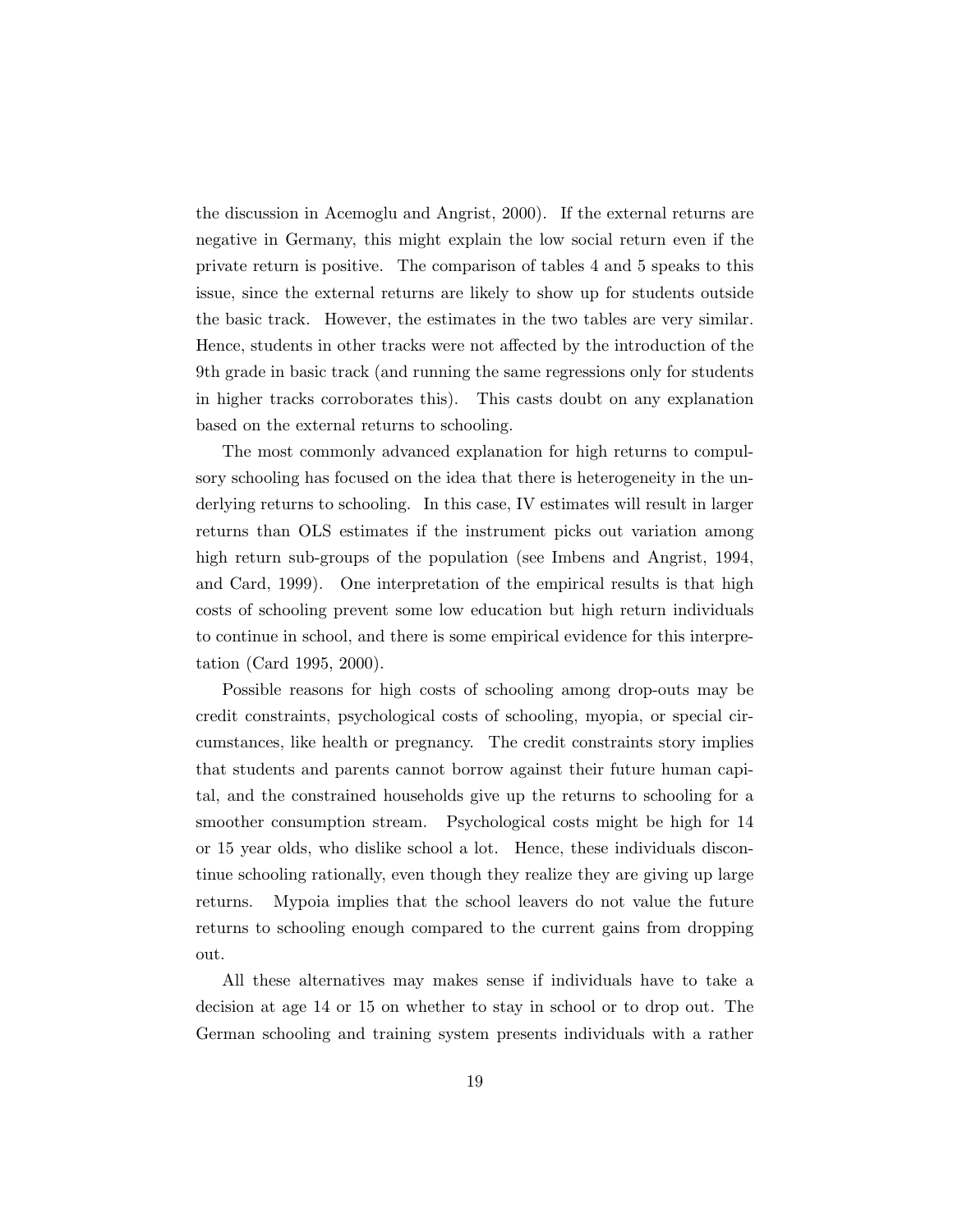different set of alternatives, however. The decision to leave school early is not taken at age  $14$  or  $15$ , but effectively at age  $10$  or  $11$  when students have to choose a secondary track. The track chosen then largely determines whether the student leaves school after 8 or 9, 10, or 13 years in school. Once a student chose to stay in the basic track, that student has no alternative to leaving school after grade 8 as long as the state has not introduced a 9th grade. Moving up to a higher track is virtually impossible at that stage.

Return to the various reasons for high costs of schooling, and apply these to the German case. Except for the case of explicit credit constraints, students at age 10 or 11 or their parents might think of the school leaving decision at 14 or 15 very differently, than they would four years later. Whether the family can finance the schooling of its children easily can presumably be forseen a few years in advance. On the other hand, explicit credit constraints are probably not the most likely explanation for why school leavers face high costs of schooling. The psychological costs of schooling for a 14 year old, on the other hand, are difficult to assess for a pre-teen. Schooling decisions at 10 or 11 are most likely made by the parents anyway, who might discount these costs. Similarly, a myopic student would think differently about dropping out at 14 at age 10, then when the drop out age is actually being reached. Special circumstances, like health problems or teen pregnancies are also not necessarily easy to forecast.

These stories therefore suggest that Germans may not make their track decisions based on the same reasoning as drop-outs in other countries. Basic track students are likely to be lower ability students, and may have lower returns than many of the students in the other tracks. By grade 8 their returns may be close to zero. So far, the story would be relatively consistent with the peculiarities of the German school system.

The problem with this reasoning is that many of the high return students, who drop out in other countries, find themselves in the middle or academic secondary track in secondary school in Germany. But dropping out after grade 8 or 9 of these tracks is possible if the student wants to. Whatever reason causes their peers in other countries to drop out early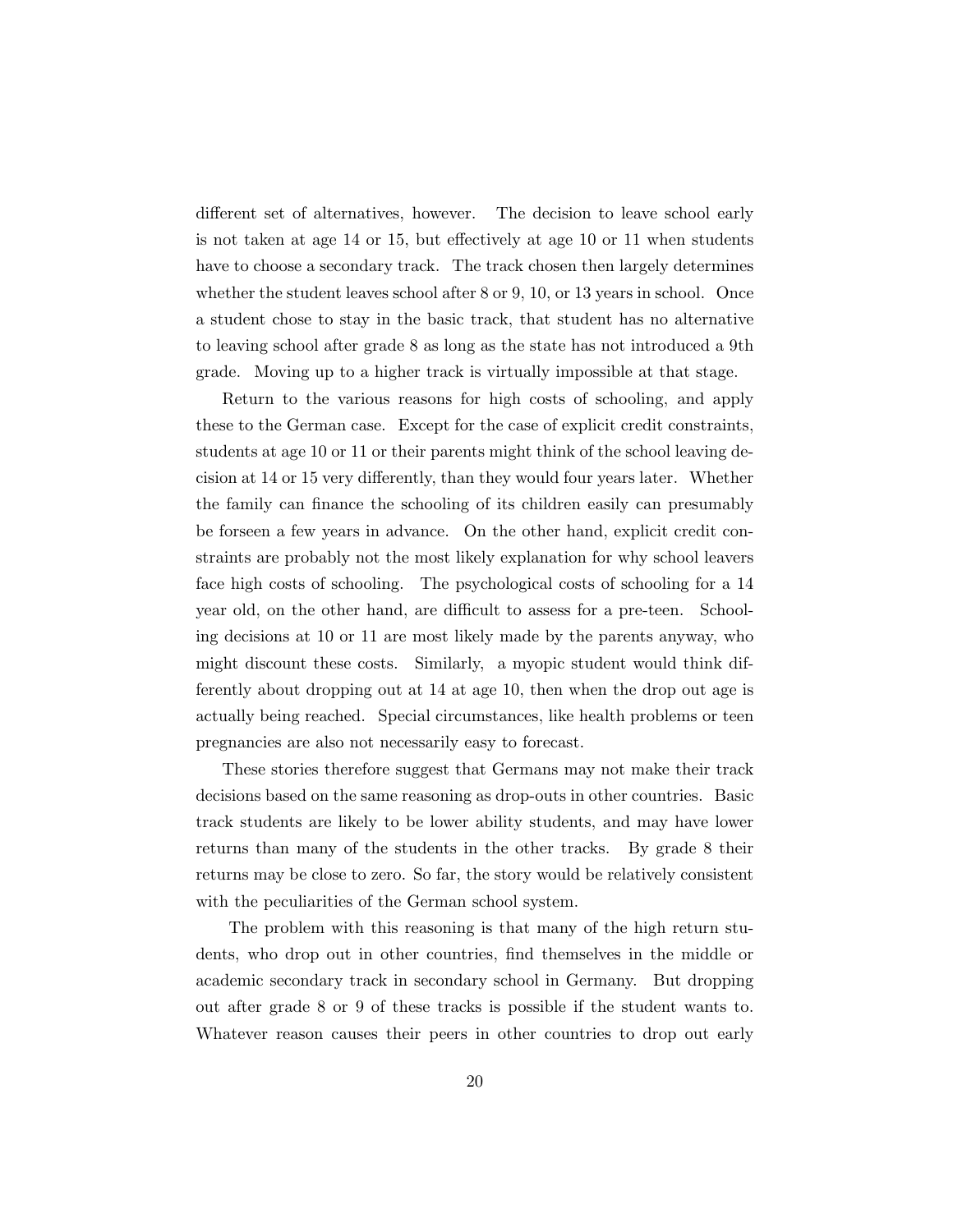should make similar German students also leave school early. However, we do not see much dropping out of the higher tracks once this becomes possible. To the degree that some such drop-outs exist in Germany, and to the degree that the introduction of the 9th grade in basic school made them stay a year longer in a higher track, we should see any earnings effects on these students in the reduced form results for all students in table 4. The fact that there is no evidence of any returns for any students suggests that this story does not seem to be consistent with the German data.

A further possibiltiy is that the effects of the introduction of the 9th grade were indeed positive, but our research design is unable to pick up the effect. One reason might be the wage setting process in Germany. Wages, particularly for apprenticeship trained workers, are frequently set through collective bargaining agreements. There is pattern bargaining in Germany, so that the collective agreements for one sector and region often set a pattern for other sectors and regions. In fact, the unions try fairly explicitly to avoid the emergence of regional wage dispersion. This means that it may not have been possible for positive state level wage differentials to emerge for the students in states which introduced the 9th grade earlier. Instead, effects might have emerged slowly at the national level, and these effects would be absorbed by the cohort or time effects in our specifications.

Alternatively, it may not be schooling per se which translates into additional human capital relevant in the labor market for basic track students in Germany. Instead, the additional knowledge acquired in school is being mediated by the apprenticeships, which most basic school leavers complete. It is the human capital created by the apprenticeship, which eventually matters for labor market outcomes. However, apprenticeships are regulated at the national level, and any updating of the regulations, which would accommodate the additional skills of school leavers, would show up at the national level again. Either of these channels could explain a zero return estimate, even if the true return is positive. Of course, it would be extremely difficult to disentangle this effect empirical from any other time series change happening concurrently.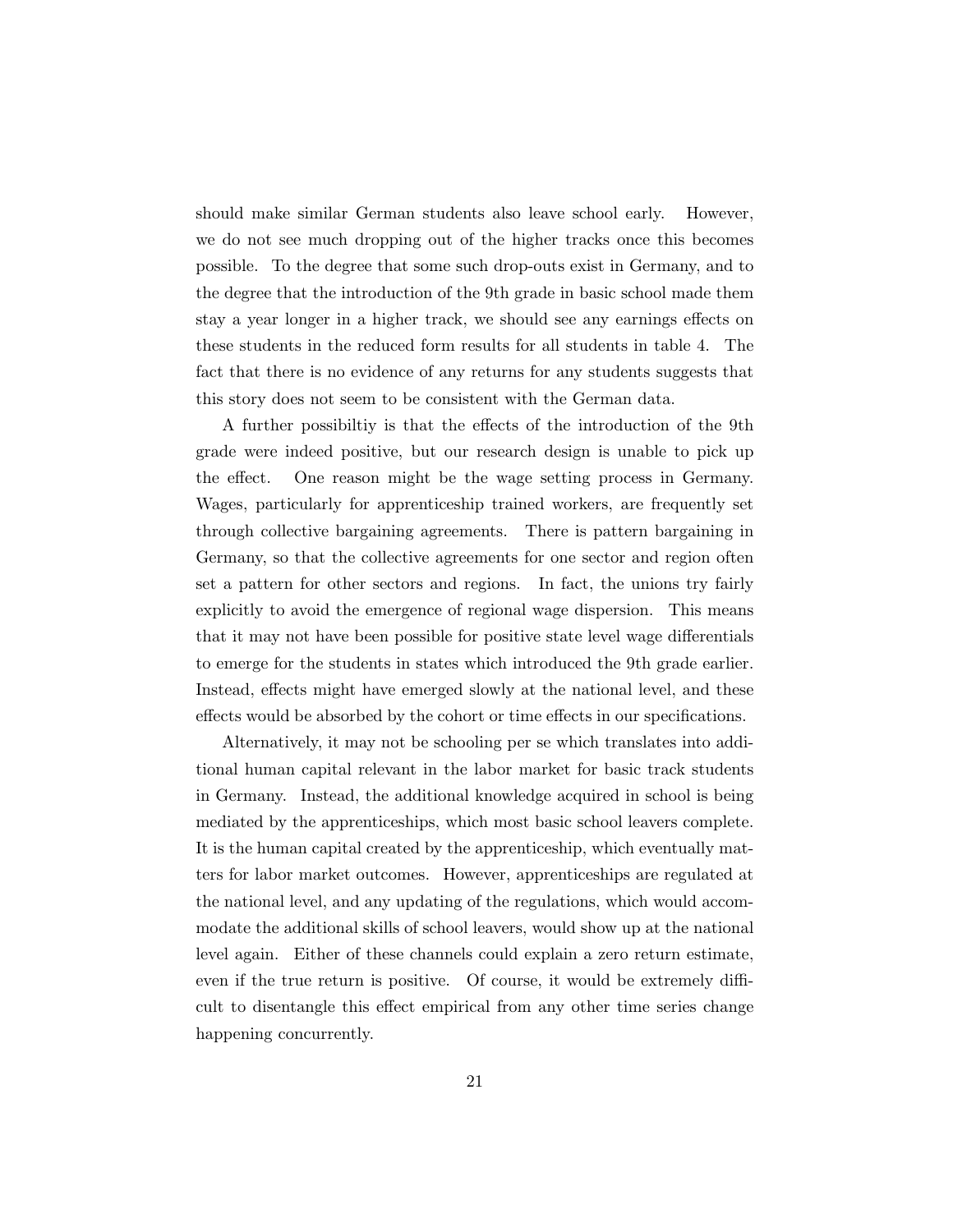The apprenticeship system in Germany might well be key to the explanation, even if the true returns to the 9th grade are zero. One simple view would be that the introduction of the 9th grade does not really change the "highest grade completed" in Germany, if this is an apprenticeship. A successful apprentice will in essence have the same credential with 8 or 9 grades of school. Hence, the German experiment is very different from forcing a US high school dropout to complete an additional grade, and a zero return in Germany is therefore not surprising.

Of course, it cannot be possible that it does not matter at all how many grades of primary and secondary school children attend before entering an apprenticeship. Presumably, someone leaving school after 2nd grade may be quite ill prepared to start an apprenticeship (apart from the lack of maturity). Hence, the implicit claim in this reasoning is that students do not learn labor market relevant skills in the 9th grade in basic track in Germany, while they do learn such skills in other countries like the US, Canada, or the UK. This may be the case because the skills relevant for school leavers at that age are basically reading, writing, and arithmetic. The German school system may do a better job in teaching these skills earlier than school systems in other countries.

Table 9 sheds some light on this issue. It presents some results from the 1994-98 International Adult Literacy Survey (IALS), taken from OECD (2000). The IALS is designed to assess the literacy skills of the adult population in a variety of countries. The survey tasks are used to construct three literacy scales for prose, document, and quantitative literacy. The survey uses a 0 - 500 scale, and a score of 225 on any of the scales denotes a very rudimentary mastery of the category. For example, a quanitative IALS task associated with a score of 225 asks the respondent to fill in the total costs with handling in an order form. The previous two lines in the form give the cost of the item of 50, and the handling charge of 2. There is no other distracting information.

Table 9 shows the quantitative scores at the 5th and 25th percentiles of the distributions for the countries, for which studies on compulsory school-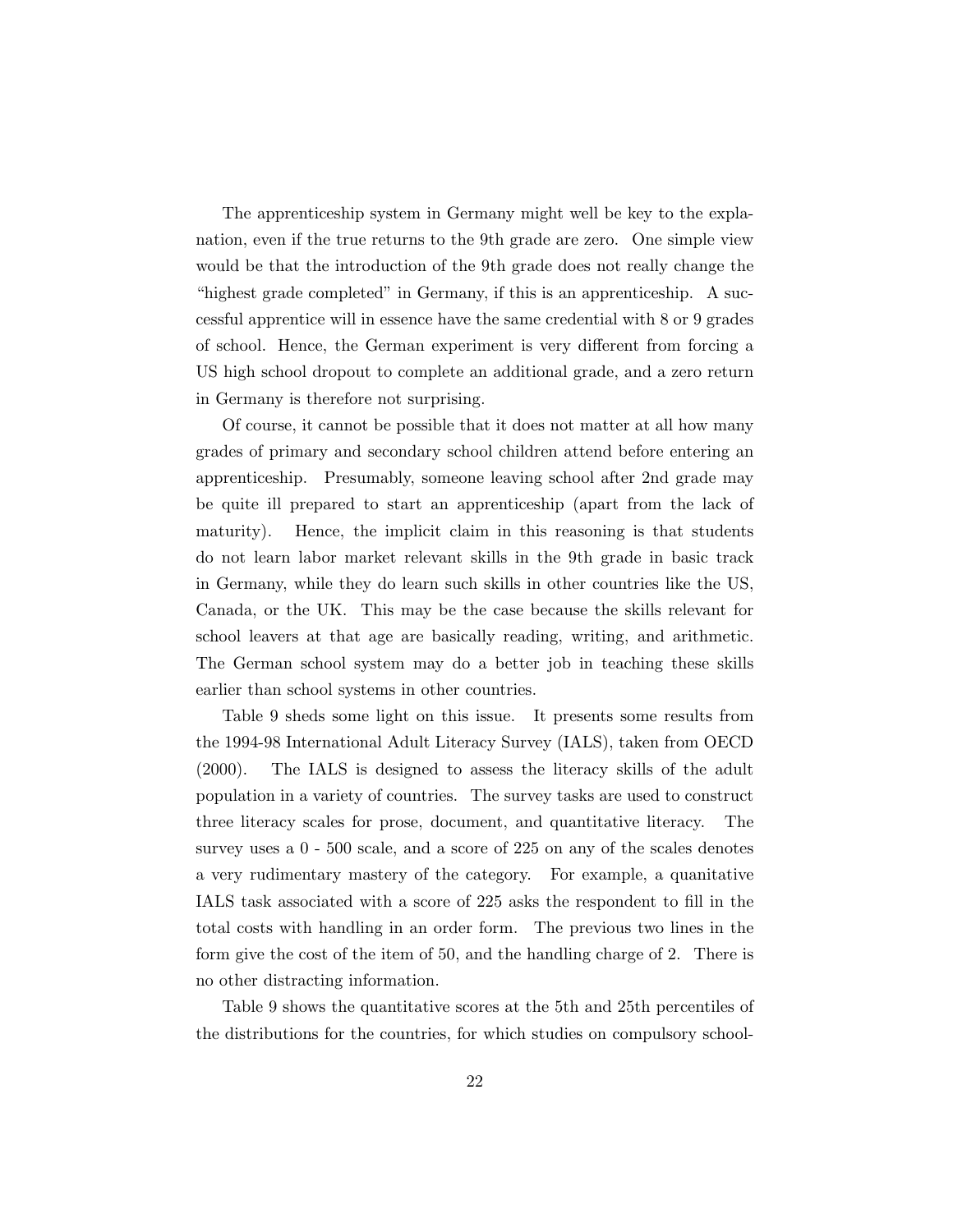ing exist. The scores at these low percentiles are probably most relevant to assess the knowledge of students who are likely at the margin of dropping out of school early. Most relevant for our purpose is the age group 56-65, since the compulsory schooling law changes date back far enough in most countries, that younger individuals would not be a¤ected. However, the sample sizes in the IALS are not particularly large (a few thousand per country), and we report the results for the whole sample as well. Table 9 reveals the well known result that Germans at the lower end of the ability distribution score relatively highly compared to other countries. This is particularly apparent at the 5th percentile. Similar results would be obtained using the IALS prose and document scores.

Of course, in order to infer the quality of schooling across countries in the 1950s and 1960s, it might be more informative to look at data on students during this time directly, rather than the reports on the IALS, which was carried out with adults many years later. The earliest international comparison test, which contains relevant information for our case is the First International Mathematics Study (FIMS) in 1964. This test was conducted for 13 year olds and in the final grade in secondary school in ten countries. In table 10, we report some results for 13 year olds in four relevant countries: Germany, the US, England, and Sweden. The means are from scaled scores, i.e. scores that have been converted to an international distribution with a mean of zero and standard deviation of one. Again, it can be seen that German students score better than those from other countries, particularly those from the US but also Sweden. More interesting than the mean is again the distribution at the lower end. Unfortunately, the report on the FIMS (Husén, 1967) does not report percentile scores. Instead, we constructed the distribution for particpants who answered up to 20 out of 70 items correctly. As can be seen from the table, the 25th percentile of the German distribution is somewhere between 15 and 20 correct answers, while it is between 5 and 10 correct answers for the other three countries.

These results corroborate those from the IALS. Interestingly, Swedish students performed relatively poorly on the FIMS, even though Swedish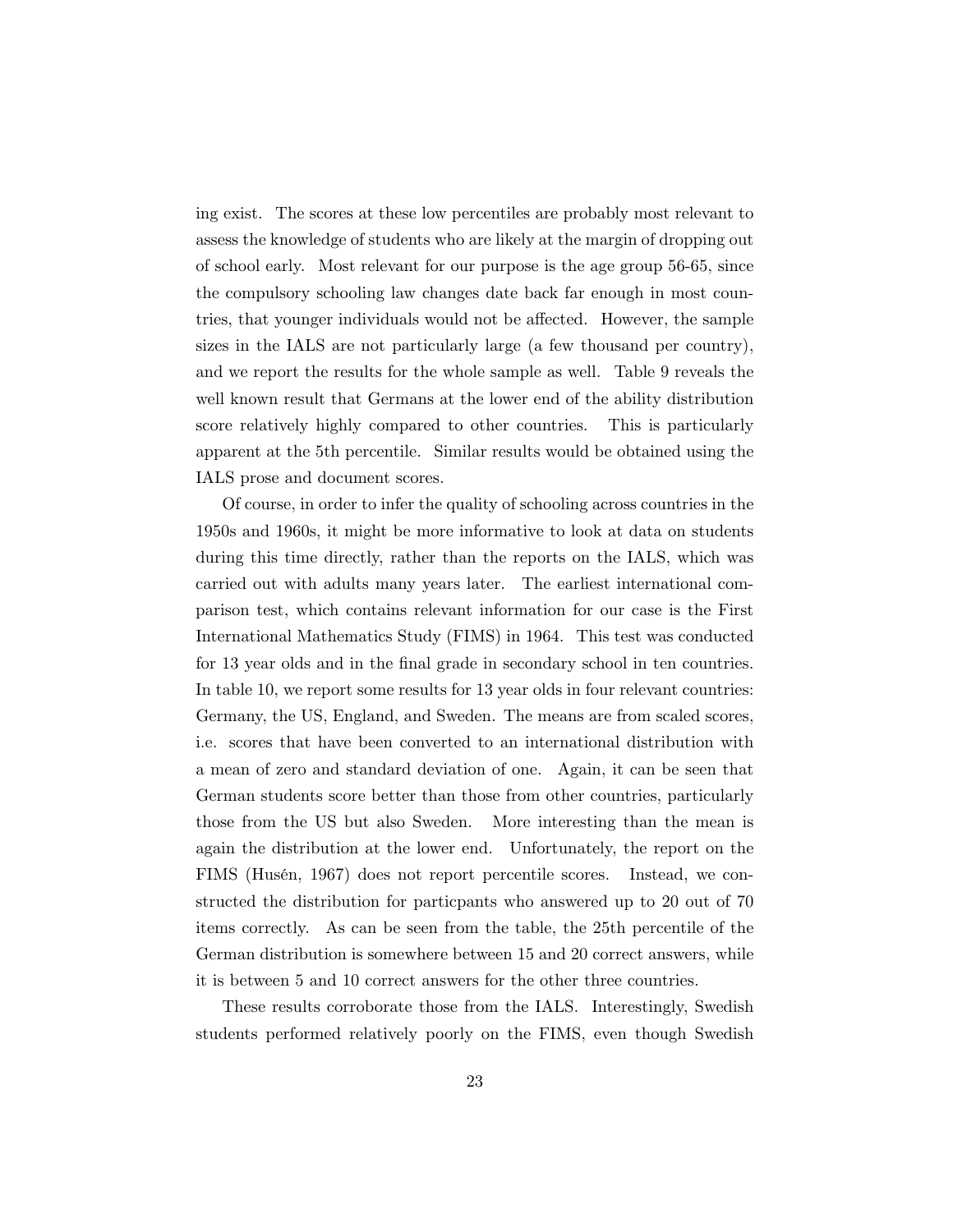respondents do as well as Germans on the IALS. However, even in the IALS, the 5th percentile scores in Sweden and Norway were slightly below the scores for Germans among the 56 - 65 year old group. This might indicate that German students were comparatively better prepared in basic skills even than those in these nordic countries during the relevant period.

Hence, we conclude that the likely explanation for the absence of any returns to compulsory schooling in Germany are to be found in the institutional features of the German schooling and training system or labor market. Unfortunately, we are unable to determine whether the true returns are positive, but the structure of the German apprenticeship system or wage setting process will tend to make any wage returns only show up at the national level, or the true returns are indeed zero because 9th graders in Germany do not learn relevant skills in school anymore.

### 6 Conclusion

While previous estimates of the returns to compulsory schooling are typically in the range of  $10$  to  $15$  percent, we find that the returns to an additional grade in Germany are basically zero. We establish this result using three large data sets, and the results are all fairly consistent and precisely estimated. It is more difficult in the German case to pin down exactly how many grades the relevant population attended. It is clear from the data, however, that the compulsory schooling change was effective for a large number of students, and there is no doubt that we would uncover earnings effects of the usual magnitude in our data. We also rule out that attenuation bias might explain our results because we only know the state of residence and not the state in which an individual went to school.

It is much more difficult to gain an understanding of the reasons why the German results differ so much from those found for other countries. We have argued that the most likely explanation lies in the fact that the German schooling and training system differs substantially from that in other countries. In particular, the importance of the German apprenticeship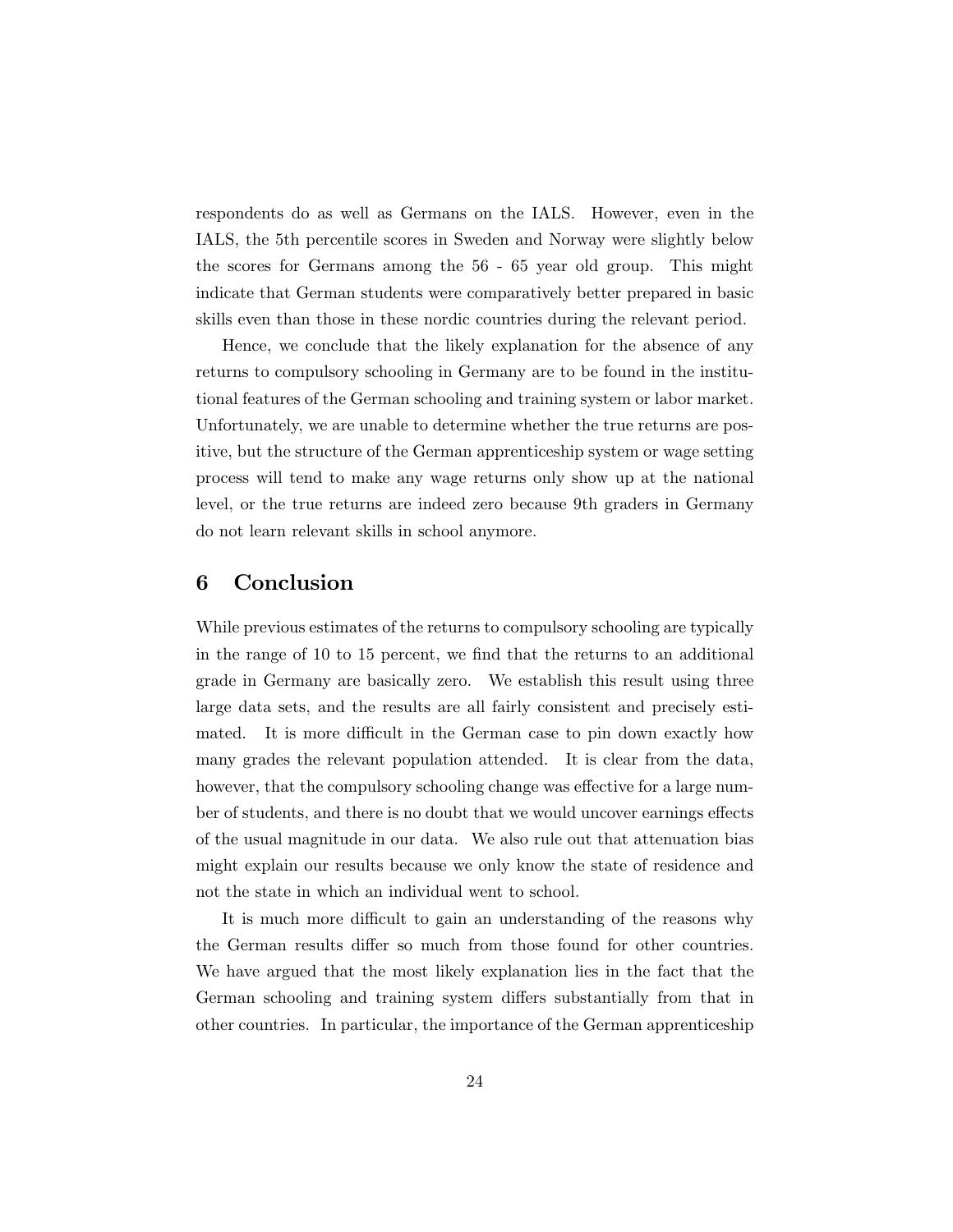system may imply that skills learned in school are not as relevant for school leavers as they are in other countries. Moreover, German students may have a better command of the basic skills which matter for them then their peers abroad. However, we are unable to distinguish this explanation from one where the returns to schooling are actually positive but we are unable to estimate them. This might be the case if any returns only show up at the national level, either through the wage setting process or through changes in the apprenticeship system.

In either case, our results are of interest because they are in such stark contrast to the existing literature. There is essentially no evidence to date on the causal effect of schooling in the German speaking countries with an important apprenticeship tradition. The existing IV studies by Ichino and Winter-Ebmer (1999, 2004) and by Becker and Siebern-Thomas (2001) focus on the differences between the various secondary tracks. Therefore, these studies have little to say about the effects of schooling for the students within the lower track.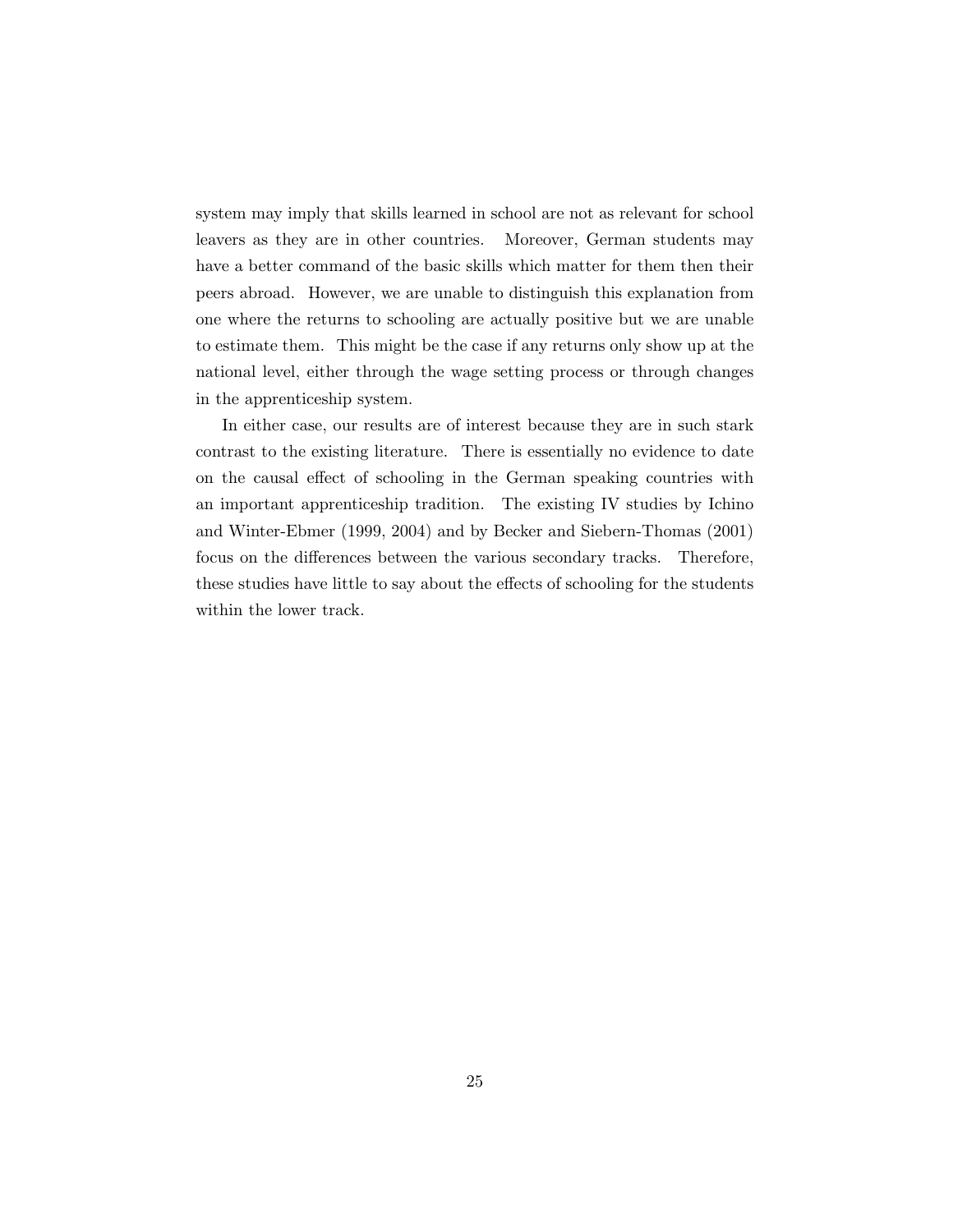### References

- [1] Acemoglu, Daron and Joshua Angrist (2000) "How Large are Human Capital Externalities? Evidence from Compulsory Schooling Laws, NBER Macroeconomics Annual 15, 9-59.
- [2] Angrist, Joshua and Alan Krueger (1991) "Does Compulsory Schooling Attendance Affect Schooling and Earnings?" Quarterly Journal of Economics 106, 979-1014.
- [3] Ashenfelter, Orley, Colm Harmon, and Hessel Oosterbeek (1999) "A Review of Estimates of the Schooling/Earnings Relationship, with Tests for Publication Bias," Labour Economics 6, 453-470.
- [4] Becker, Sascha and Frank Siebern-Thomas (2001) "Returns to Education in Germany: A variable treatment intensity approach," EUI Working Paper ECO 2001/09.
- [5] Bender Stefan, Anette Haas and Christoph Klose (2000) "IAB Employment Subsample 1975-1995 Opportunities for Analysis Provided by the Anonymised Subsample." IZA Discussion Paper No. 117.
- [6] Bender, Stefan and Jürgen Hilzdegen (1995) "Die IAB-Beschaftigtenstichprobe als Scientific Use File," Mitteilungen aus der Arbeitsmarkt und Berufsforschung 28, 76-95.
- [7] Card, David (1995) "Using Geographic Variation in College Proximity to Estimate the Return to Schooling," in: Aspects of labour market behaviour: Essays in honour of John Vanderkamp, Toronto; Buffalo and London: University of Toronto Press, 201-222.
- [8] Card, David (1999) "The Causal Effect of Education on Earnings," in O. Ashenfelter and D. Card (eds.) The Handbook of Labor Economics, volume IIIA, chapter 30.
- [9] Card, David (2000) "Estimating the Return to Schooling: Progress on Some Persistent Econometric Problems," NBER Working Paper 7769.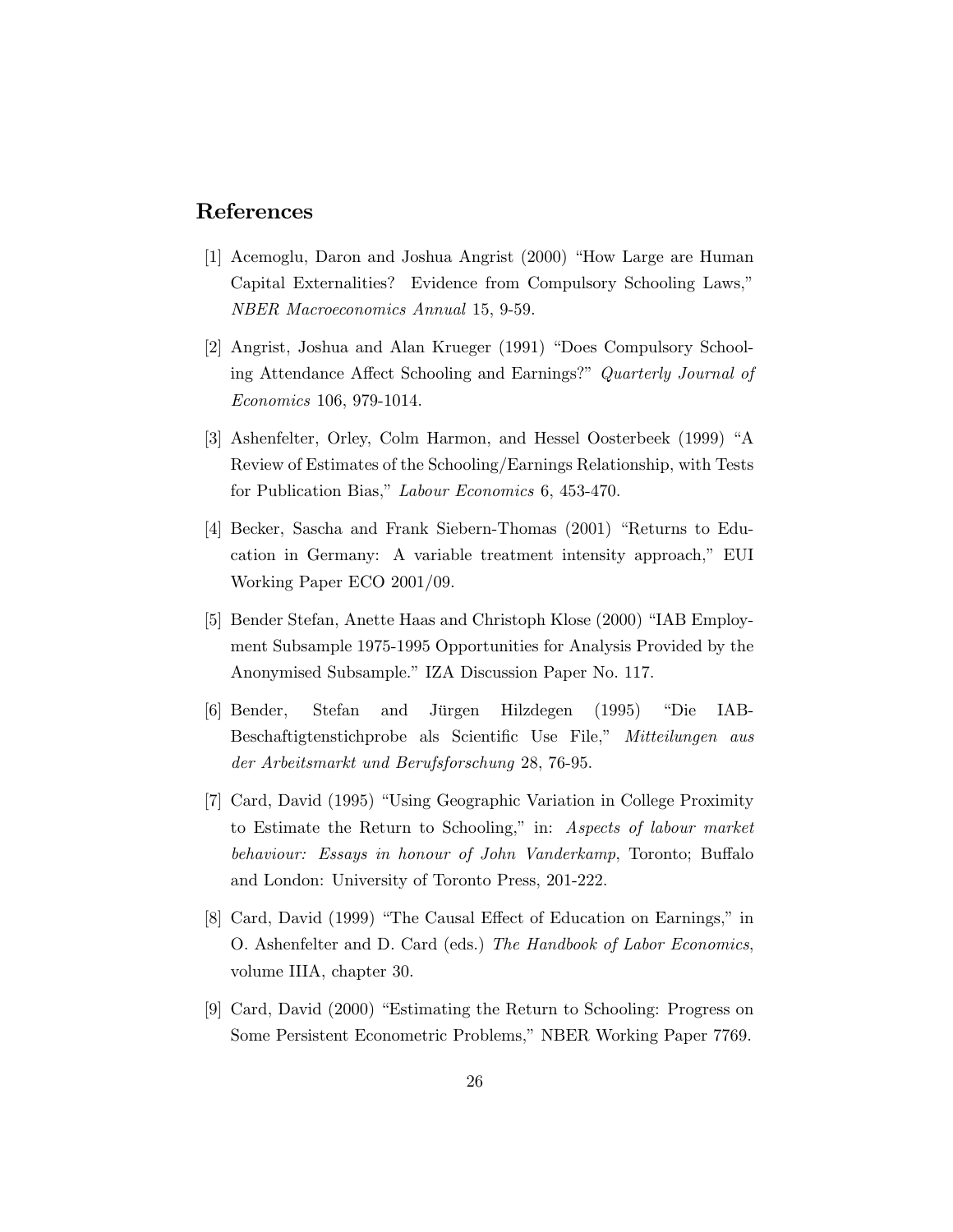- [10] Chamberlain, Gary (1994) "Quantile Regression, Censoring and the Structure of Wages," in Christopher Sims (ed.), Advances in Econometrics, 6th World Congress vol. 1, New York: Cambridge University Press.
- [11] Dustmann, Christian (2000) "Parental Background, Primary to Secondary School Transitions, and Wages," IZA Discussion Paper No. 367.
- [12] Gronau, Reuben (1974) "Wage Comparisons-A Selectivity Bias," Journal of Political Economy 82, 1119-1143.
- [13] Harmon, Colm and Ian Walker (1995) Estimates of the Economic Return to Schooling for the United Kingdom," American Economic Review 85, 1278-1286.
- [14] Husén, Torsten (ed.) (1967) International Study of Achievement in Mathematics. A Comparison of Twelve Countries, volume 2, New York: John Wiley & Sons.
- [15] Ichino, Andrea and Rudolf Winter-Ebmer (1999) "Lower and Upper Bounds of Returns to Schooling: An Exercise in IV Estimation with Different Instruments," European Economic Review 43, 889-901.
- [16] Ichino, Andrea and Rudolf Winter-Ebmer (2004) The Long Run Educational Costs of World War II: An Application of Local Average Treatment Effect Estimation," Journal of Labor Economics 22, 57-86.
- [17] Imbens, Guido, and Joshua Angrist (1994) "Identification and Estimation of Local Average Treatment Effects," Econometrica 62, 467-475.
- [18] Krueger, Alan and Jörn-Steffen Pischke (1995) "A Comparison of East and West German Labor Markets Before and After Unification," in R. Freeman and L. Katz (eds.) Differences and Changes in Wage Structures, Chicago: University of Chicago Press, 405-445.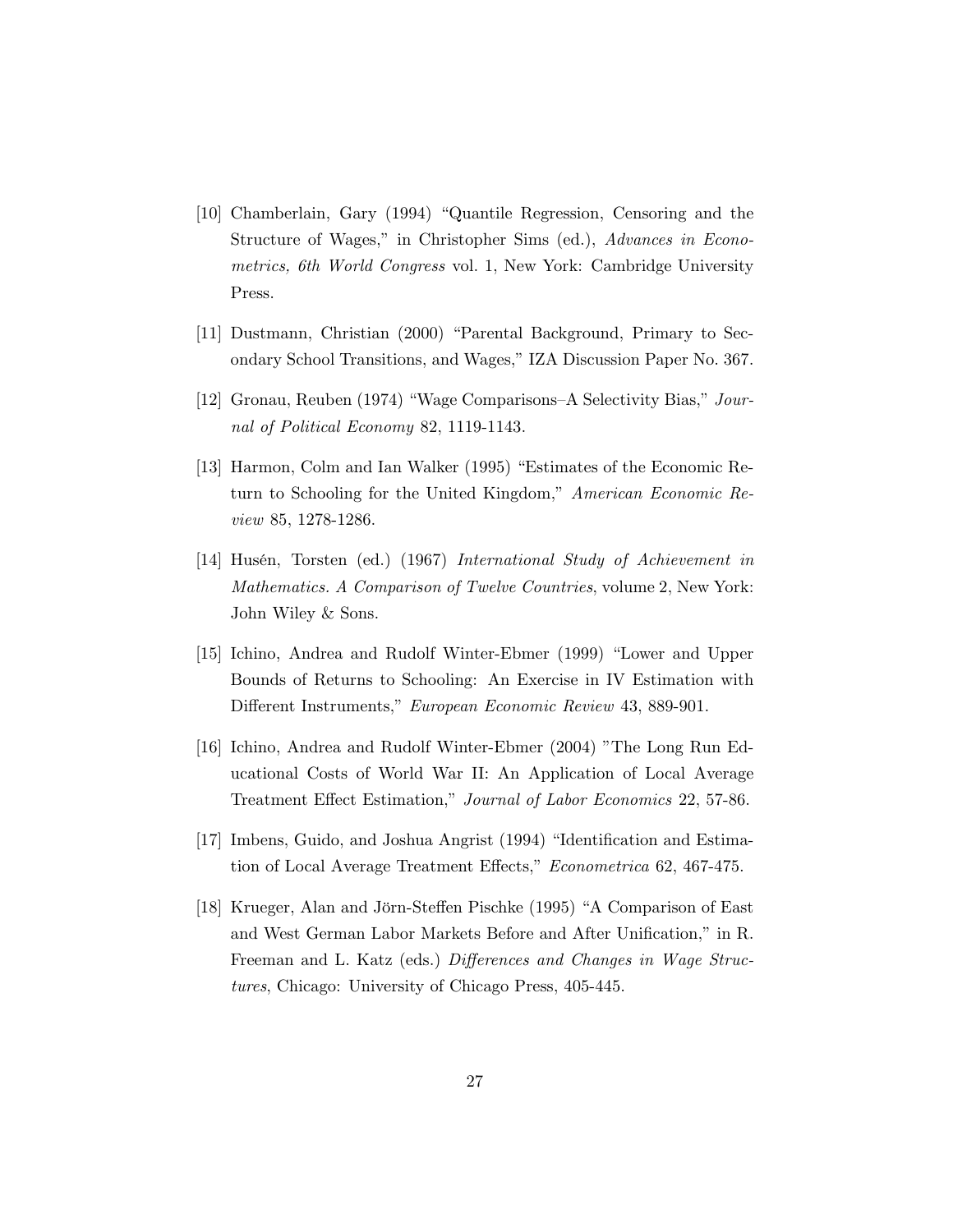- [19] Lleras-Muney, Adriana (2002) Were Compulsory Attendance and Child Labor Laws Effective: An Analysis from 1915 to 1939," Journal of Law and Economics 45, 401-435.
- [20] OECD (2000) Literacy in the Information Age. Final Report of the International Adult Literacy Survey, Paris: OECD.
- [21] Oreopoulos, Philip (2003) "Do Dropouts Drop Out Too Soon? International Evidence From Changes in School-Leaving Laws," NBER Working Paper 10155.
- [22] Pischke, Jörn-Steffen (2003) "The Impact of Length of the School Year on Student Performance and Earnings: Evidence from the German Short School Years," NBER Working Paper 9964.
- [23] Powell, James (1984) "Least Absolute Deviations Estimation for the Censored Regression Model," Journal of Econometrics 25, 303-325.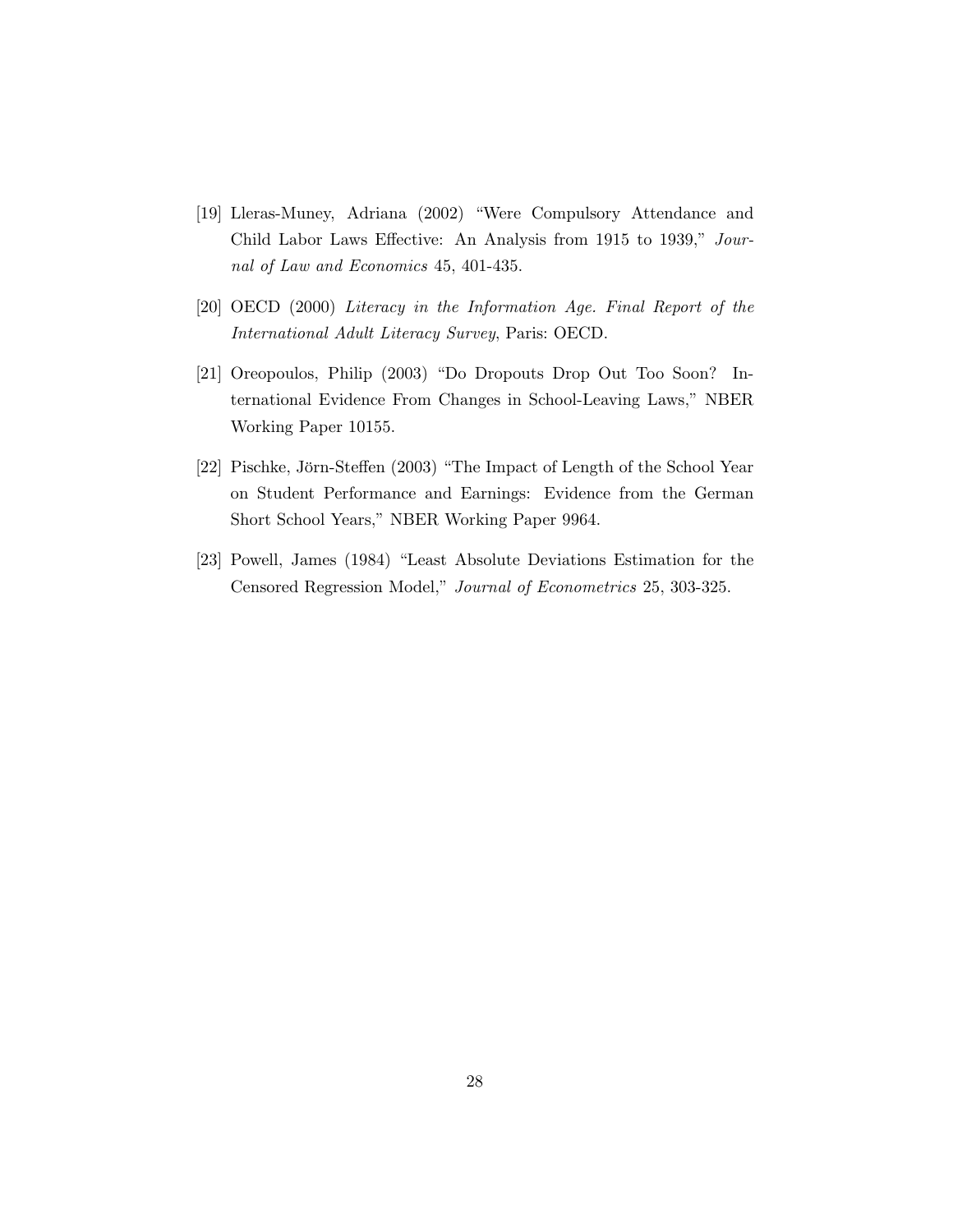**Figure 1 Shares of Students in Basic, Middle, and Academic Track of Secondary School**

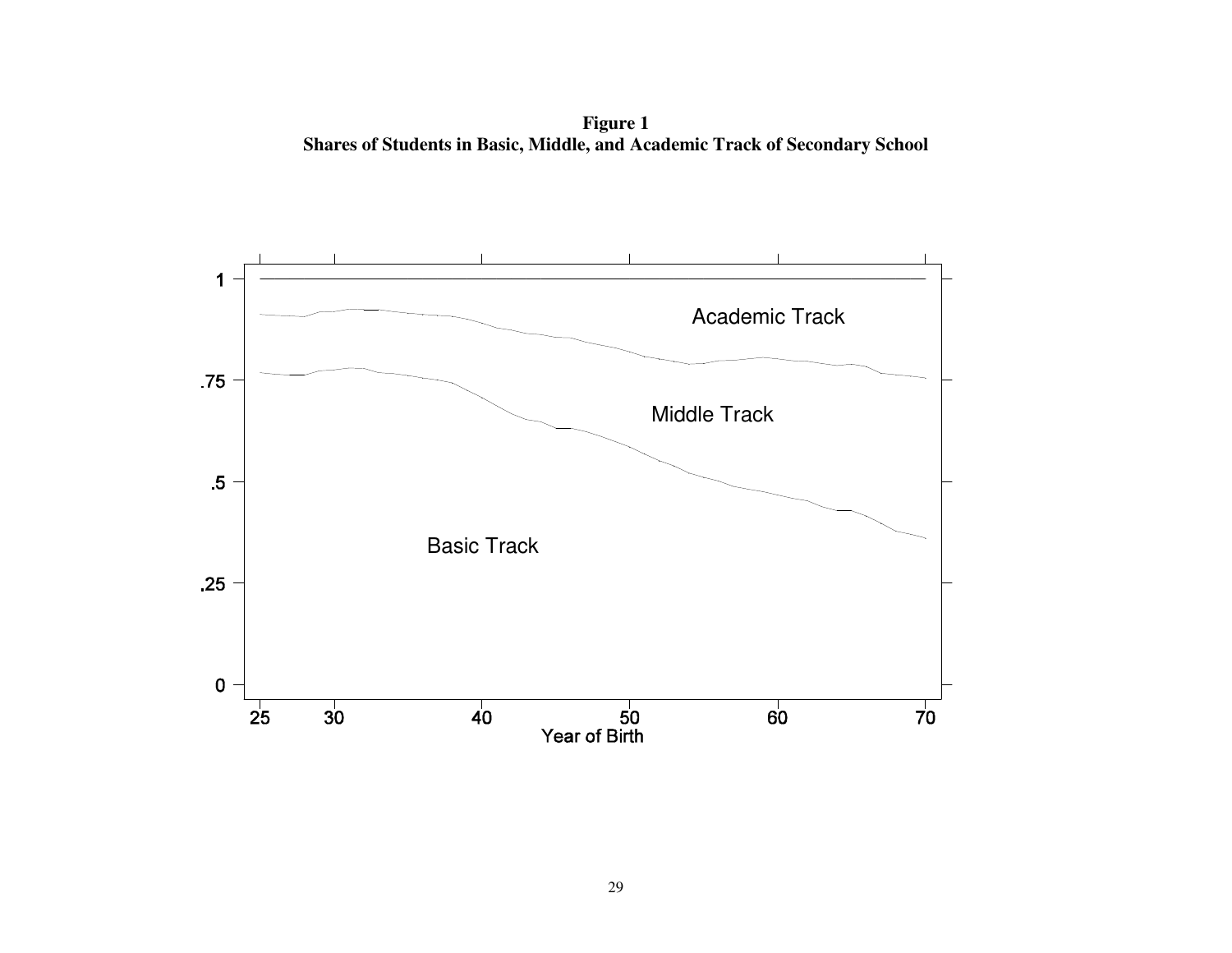

**Figure 2 Number of Years Spent in School by Basic Track Students**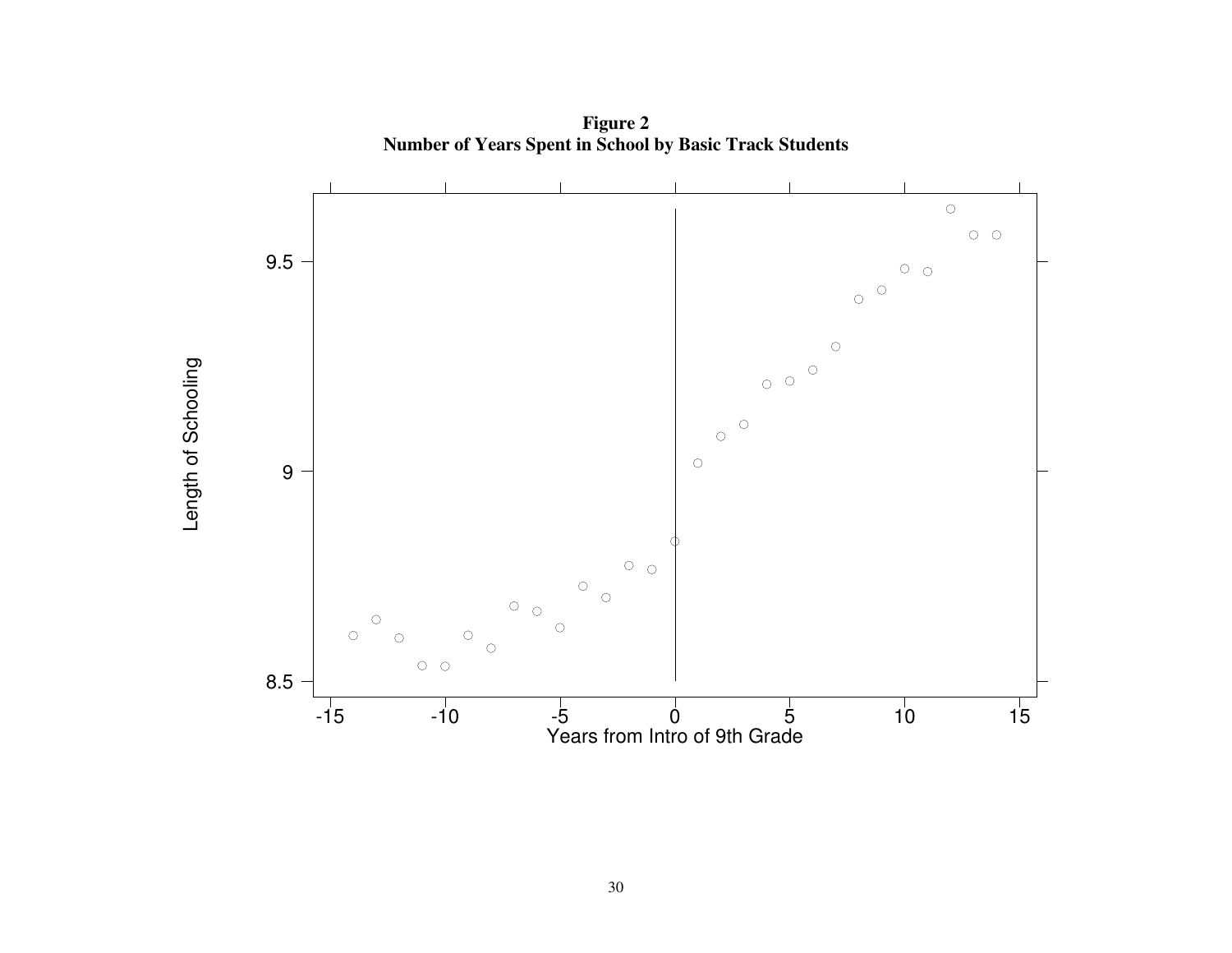**Figure 3 Average Number of Grades Attended by School Leavers in NRW, Hessen, RPF, and Baden-Württemberg**



Note: 9<sup>th</sup> Grade Was Formally Introduced in 1966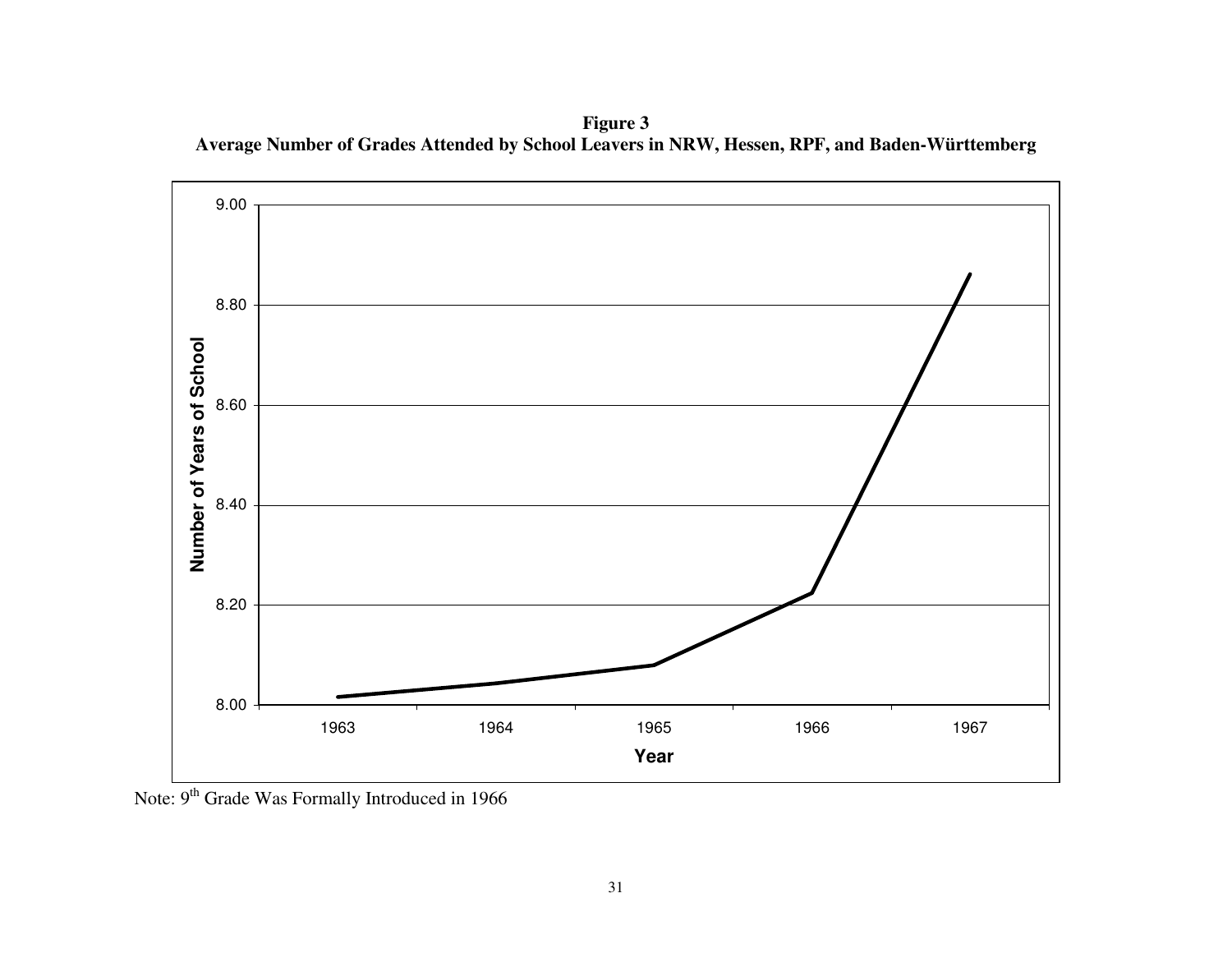

**Figure 4 Number of Years Spent in School by Basic Track Students**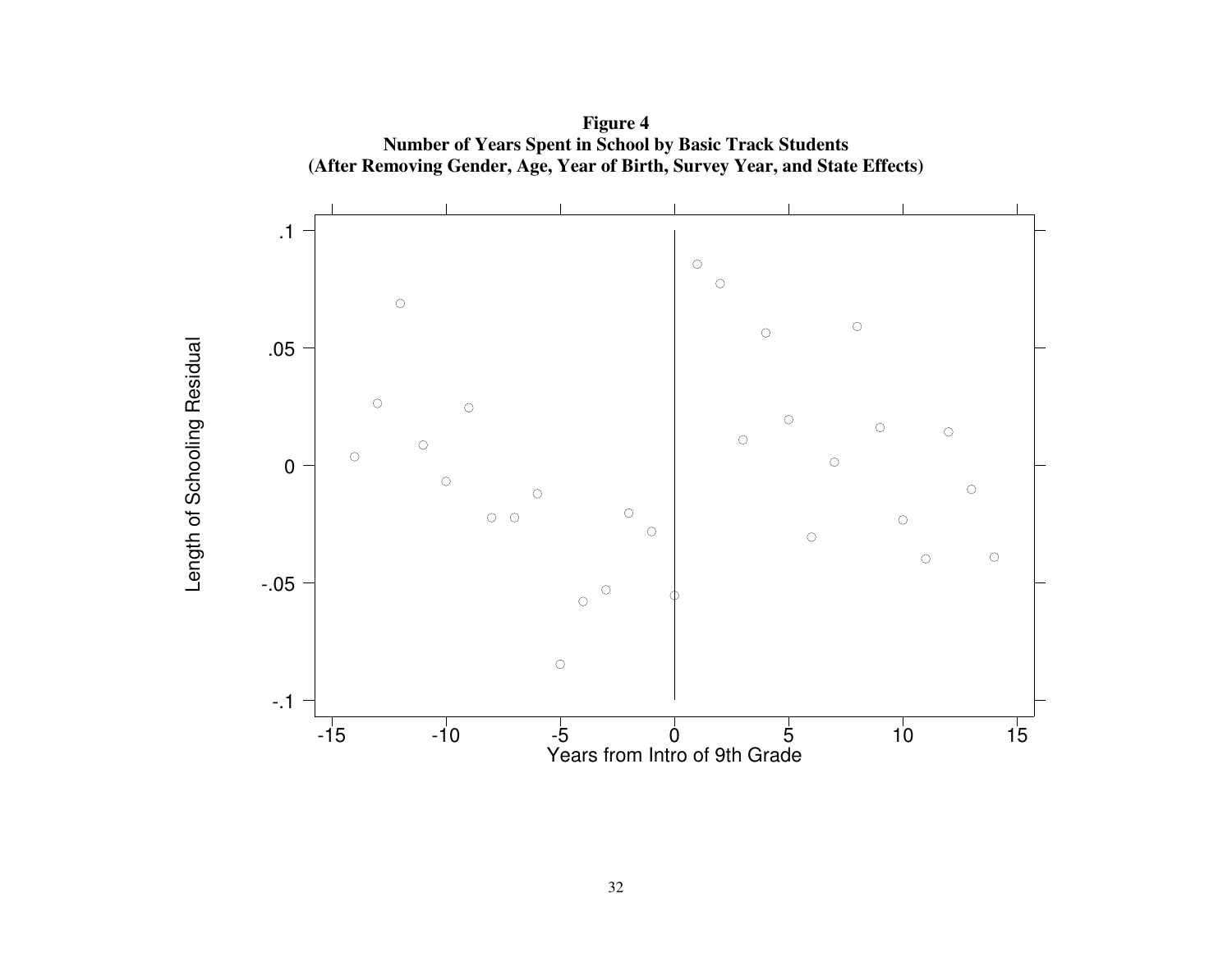

Log Wage Residual

Log Wage Residual

**Figure 5 Log Wage of Basic Track Students (After Removing Gender, Age, Year of Birth, Survey Year, and State Effects)**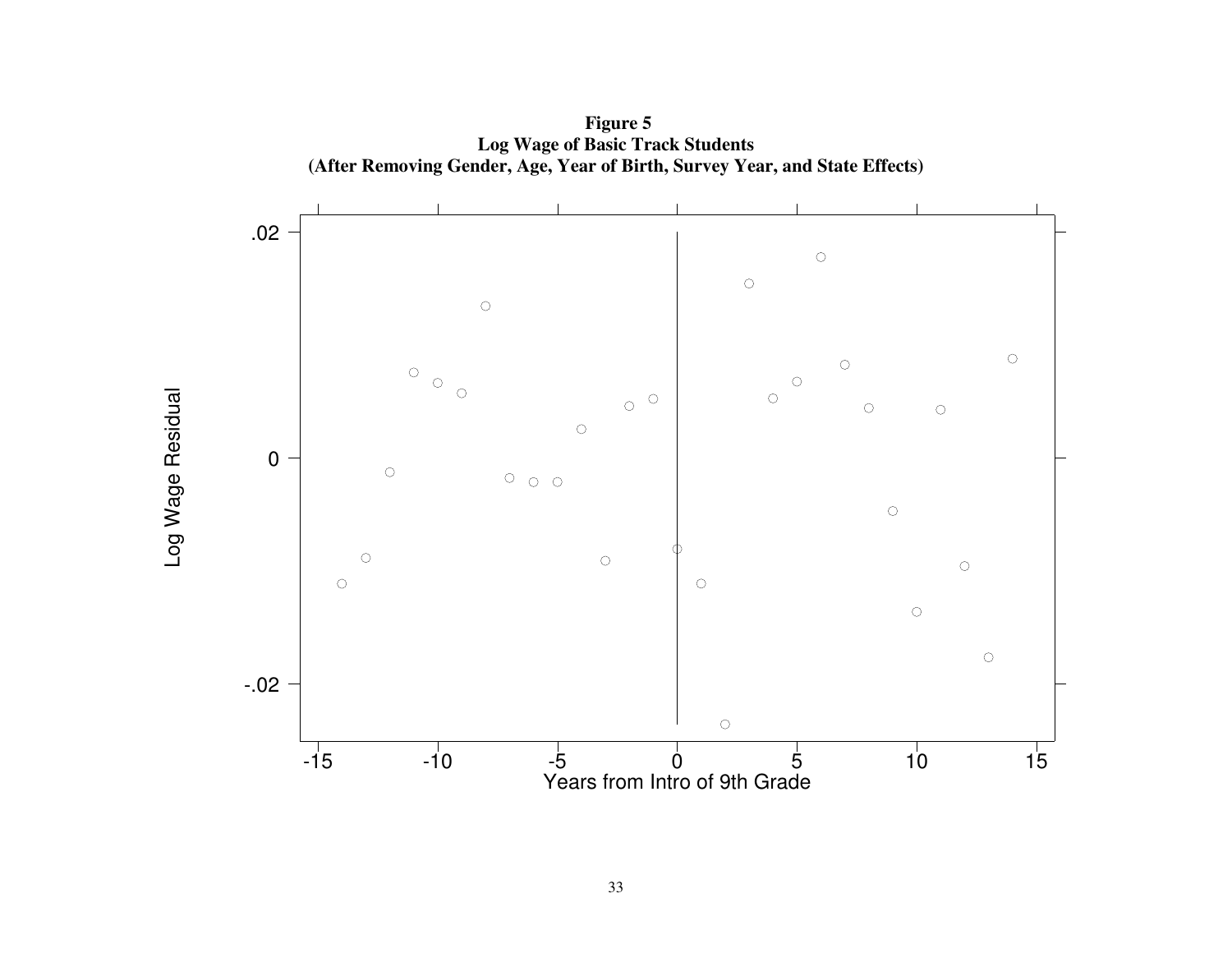# **Table 1 Introduction of <sup>9</sup>th Grade in Basic Track of Secondary School**

| State (Bundesland)   | <b>First Year</b><br>when all<br>Students are<br>Supposed to<br>Graduate after<br>9 Years | <b>First Birth</b><br>Cohort with 9<br>Years of<br>School |
|----------------------|-------------------------------------------------------------------------------------------|-----------------------------------------------------------|
| Schleswig-Holstein   | 1956                                                                                      | 1941                                                      |
| Hamburg              | 1949                                                                                      | 1934                                                      |
| Niedersachsen        | 1962                                                                                      | 1947                                                      |
| <b>Bremen</b>        | 1958                                                                                      | 1943                                                      |
| Nordrhein-Westphalen | 1967                                                                                      | 1953                                                      |
| Hessen               | 1967                                                                                      | 1953                                                      |
| Rheinland-Pfalz      | 1967                                                                                      | 1953                                                      |
| Baden-Württemberg    | 1967                                                                                      | 1953                                                      |
| Bayern               | 1969                                                                                      | 1955                                                      |
| Saarland             | 1964                                                                                      | 1949                                                      |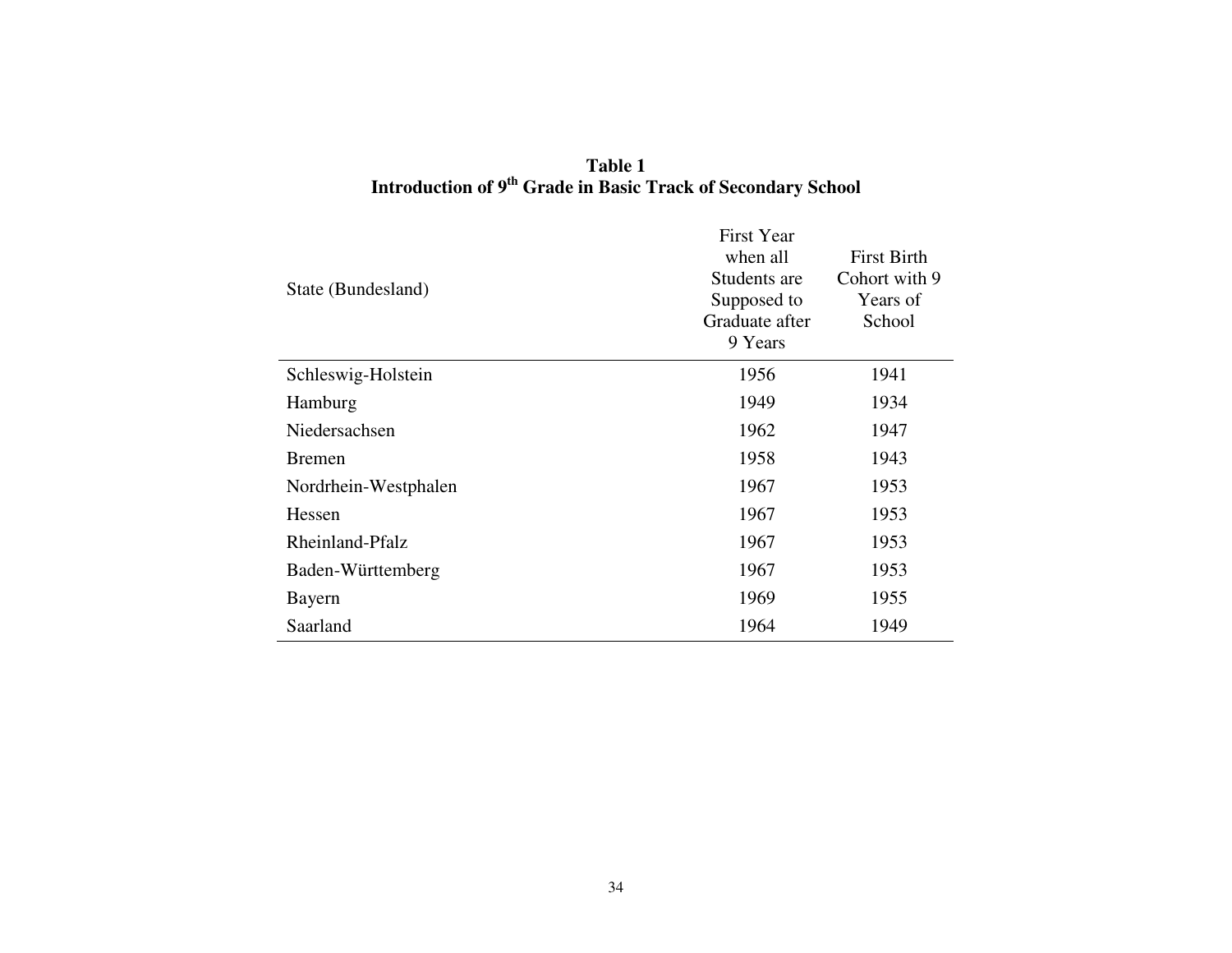|                                                               | <b>Full Sample</b>    |                                                  |                                                      | <b>Basic Track Only</b>       |                                                      |                                                      |
|---------------------------------------------------------------|-----------------------|--------------------------------------------------|------------------------------------------------------|-------------------------------|------------------------------------------------------|------------------------------------------------------|
| Dependent Variable                                            | Years of<br>Education | Years of<br>School<br>$(primary +$<br>secondary) | Length of<br>Schooling<br>$(primary +$<br>secondary) | Attends<br><b>Basic Track</b> | Length of<br>Schooling<br>$(primary +$<br>secondary) | Length of<br>Schooling<br>$(primary +$<br>secondary) |
| Independent Variable                                          | (1)                   | (2)                                              | (3)                                                  | (4)                           | (5)                                                  | (6)                                                  |
| Qualification and Career Survey                               |                       |                                                  |                                                      |                               |                                                      |                                                      |
| Dummy for Cohort with<br>9 <sup>th</sup> Grade in Basic Track | 0.569<br>(0.051)      | 0.588<br>(0.034)                                 | 0.171<br>(0.040)                                     | $-0.015$<br>(0.011)           | 0.280<br>(0.040)                                     | 0.424<br>(0.039)                                     |
| Number of Observations                                        | 54126                 | 54126                                            | 54126                                                | 54126                         | 32970                                                | 29473                                                |
| Micro Census                                                  |                       |                                                  |                                                      |                               |                                                      |                                                      |
| Dummy for Cohort with<br>9 <sup>th</sup> Grade in Basic Track | 0.476<br>(0.034)      | 0.490<br>(0.022)                                 |                                                      | 0.010<br>(0.006)              |                                                      |                                                      |
| Number of Observations                                        | 183094                | 183094                                           |                                                      | 183094                        |                                                      | $---$                                                |
| <b>Short School Year Dummy</b>                                |                       |                                                  |                                                      |                               |                                                      | ✓                                                    |

### **Table 2 First Stage Regressions** (Standard Errors in Parentheses)

Note: All regressions estimated by OLS and also include <sup>a</sup> dummy for female, <sup>a</sup> quartic in age, and the maximal sets of year dummies, state of residence dummies, and year of birth dummies. The sample in column (6) excludes observations one year before, the year of, and one year after the switch to 9<sup>th</sup> grade in basic track. The standard errors are adjusted for clusters at the state \* year of birth level.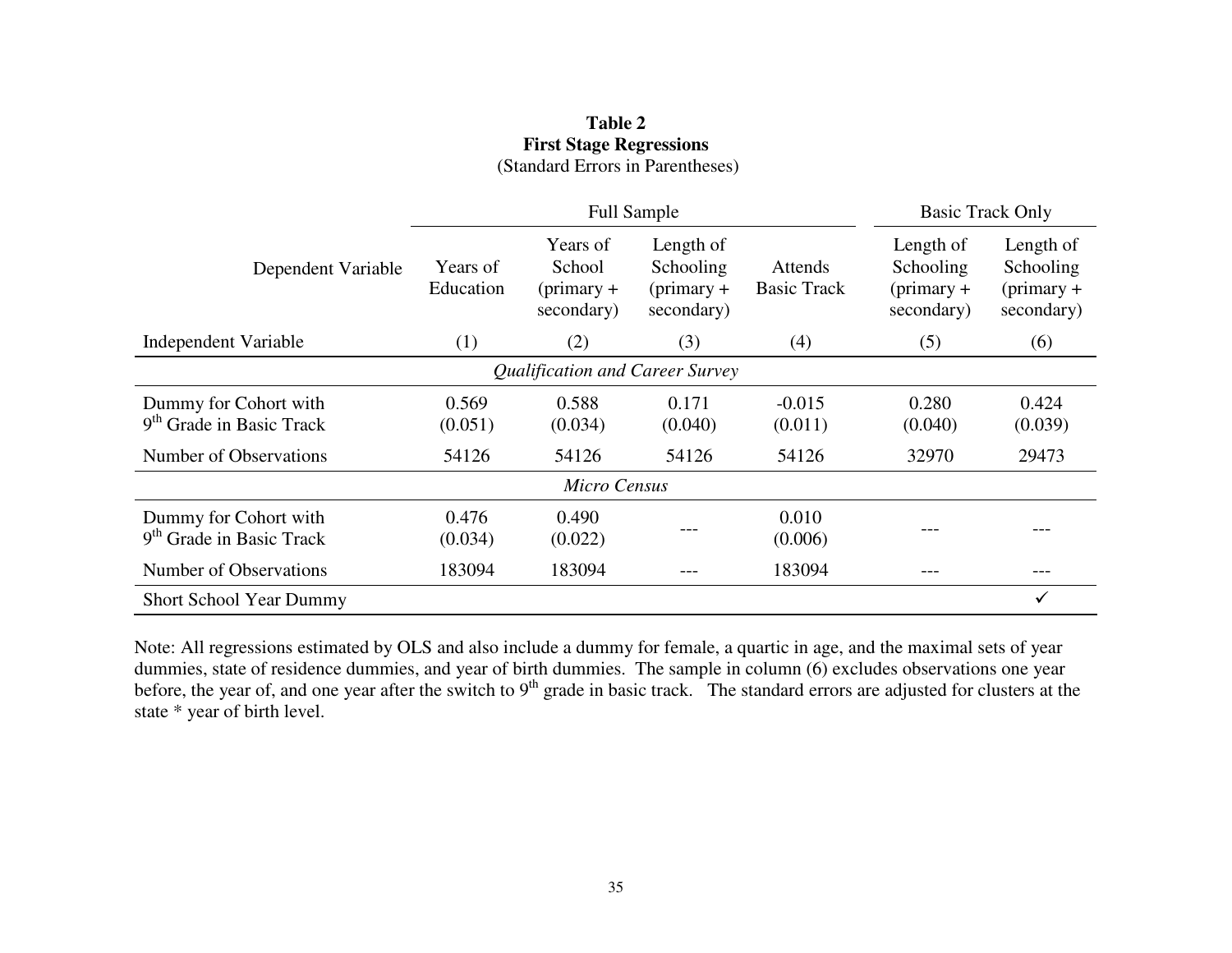| <b>Log Wage Regressions</b><br><b>Qualification and Career Survey</b><br>(Standard Errors in Parentheses) |                  |                  |                  |                  |                  |                  |
|-----------------------------------------------------------------------------------------------------------|------------------|------------------|------------------|------------------|------------------|------------------|
|                                                                                                           | <b>OLS</b>       | <b>OLS</b>       | <b>OLS</b>       | IV               | IV               | IV               |
| Independent Variable                                                                                      | (1)              | (2)              | (3)              | (4)              | (5)              | (6)              |
| <b>Years of Education</b>                                                                                 | 0.072<br>(0.001) | 0.064<br>(0.005) | 0.061<br>(0.001) | 0.007<br>(0.013) | 0.019<br>(0.012) | 0.032<br>(0.013) |
| Female Dummy                                                                                              |                  |                  |                  |                  |                  | ✓                |
| Quartic in Experience                                                                                     |                  | ✓                |                  |                  |                  |                  |
| Quartic in Age                                                                                            |                  |                  |                  |                  |                  |                  |
| <b>Year Dummies</b>                                                                                       |                  |                  |                  |                  |                  |                  |
| <b>State of Residence Dummies</b>                                                                         |                  |                  |                  |                  |                  |                  |
| <b>State Specific Cohort Trends</b>                                                                       |                  |                  |                  |                  |                  |                  |
| <b>State Specific Cohort Trends Squared</b>                                                               |                  |                  |                  |                  |                  |                  |
| <b>Year of Birth Dummies</b>                                                                              |                  |                  |                  |                  |                  |                  |

**Table 3**

Note: Number of observations is 54126. Years of education is instrumented with a dummy for cohorts with a 9<sup>th</sup> grade in basic track in the state in columns (4) to (6). Standard errors are adjusted for clusters at the state \* year of birth level.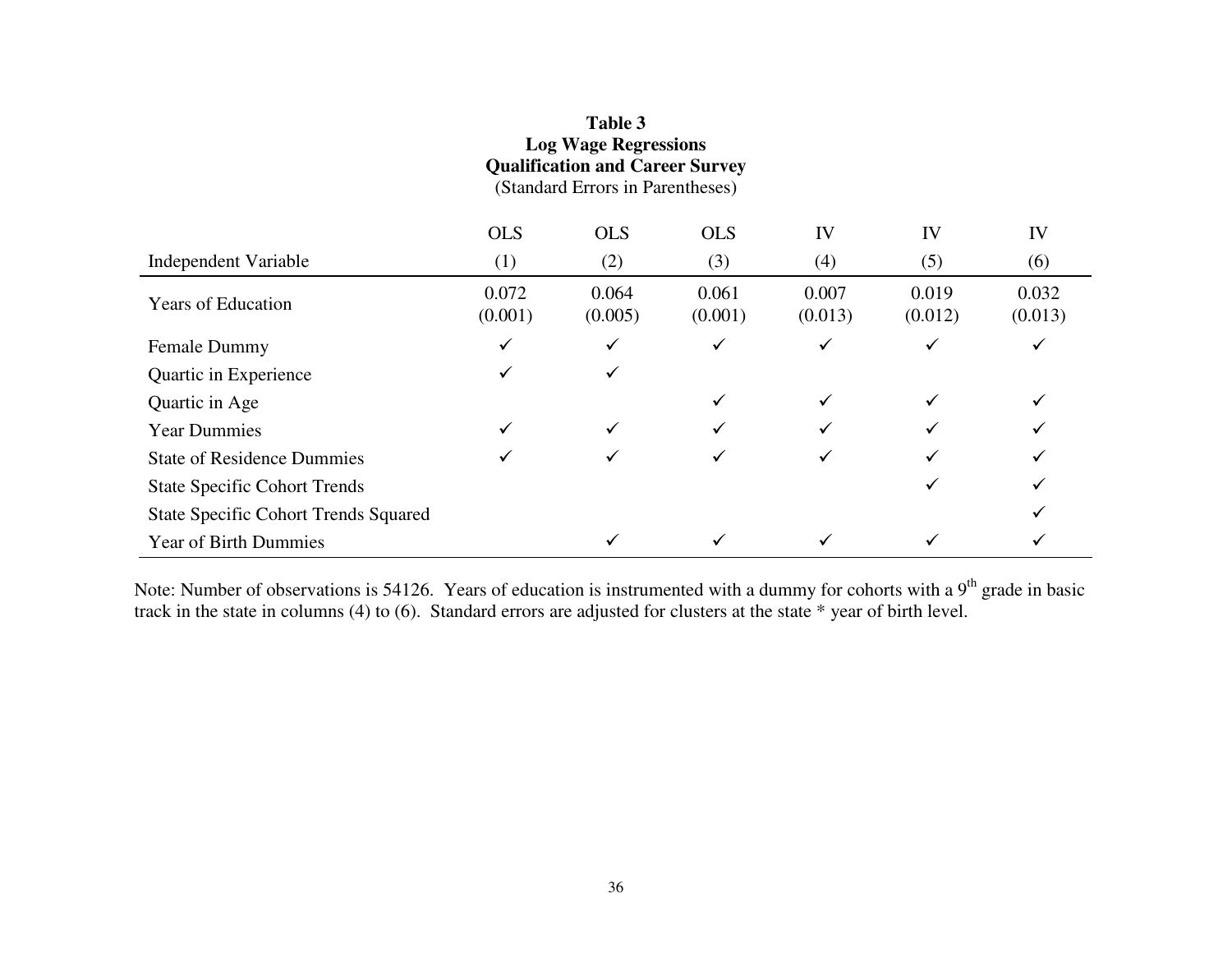### **Table 4Reduced Form Regressions Dependent Variable: Log Wage** (Standard Errors in Parentheses)

| Independent Variable                                          | (1)                             | (2)              | (3)              |
|---------------------------------------------------------------|---------------------------------|------------------|------------------|
|                                                               | Qualification and Career Survey |                  |                  |
| Dummy for Cohort with<br>9 <sup>th</sup> Grade in Basic Track | 0.004<br>(0.008)                | 0.010<br>(0.008) | 0.019<br>(0.008) |
|                                                               | Social Security Data            |                  |                  |
| Dummy for Cohort with<br>9 <sup>th</sup> Grade in Basic Track | $-0.003$<br>(0.005)             | 0.005<br>(0.004) | 0.004<br>(0.005) |
|                                                               | Micro Census                    |                  |                  |
| Dummy for Cohort with<br>9 <sup>th</sup> Grade in Basic Track | $-0.002$<br>(0.005)             | 0.003<br>(0.004) | 0.001<br>(0.005) |
| <b>State Specific Cohort Trends</b>                           |                                 |                  | ✓                |
| <b>State Specific Cohort Trends Squared</b>                   |                                 |                  | ✓                |

Note: All regressions estimated by OLS and also include <sup>a</sup> dummy for female, <sup>a</sup> quartic in age, and the maximal sets of year dummies, state of residence dummies, and year of birth dummies. The standard errors are adjusted for clusters at the state \* year of birth level. Regressions for the Social Security data are OLS regressions for the cell level median of the log wage. Number of observations is 54126 for the Qualification and Career Survey, 12566 for the Social Security data, and 183094 for the Micro Census.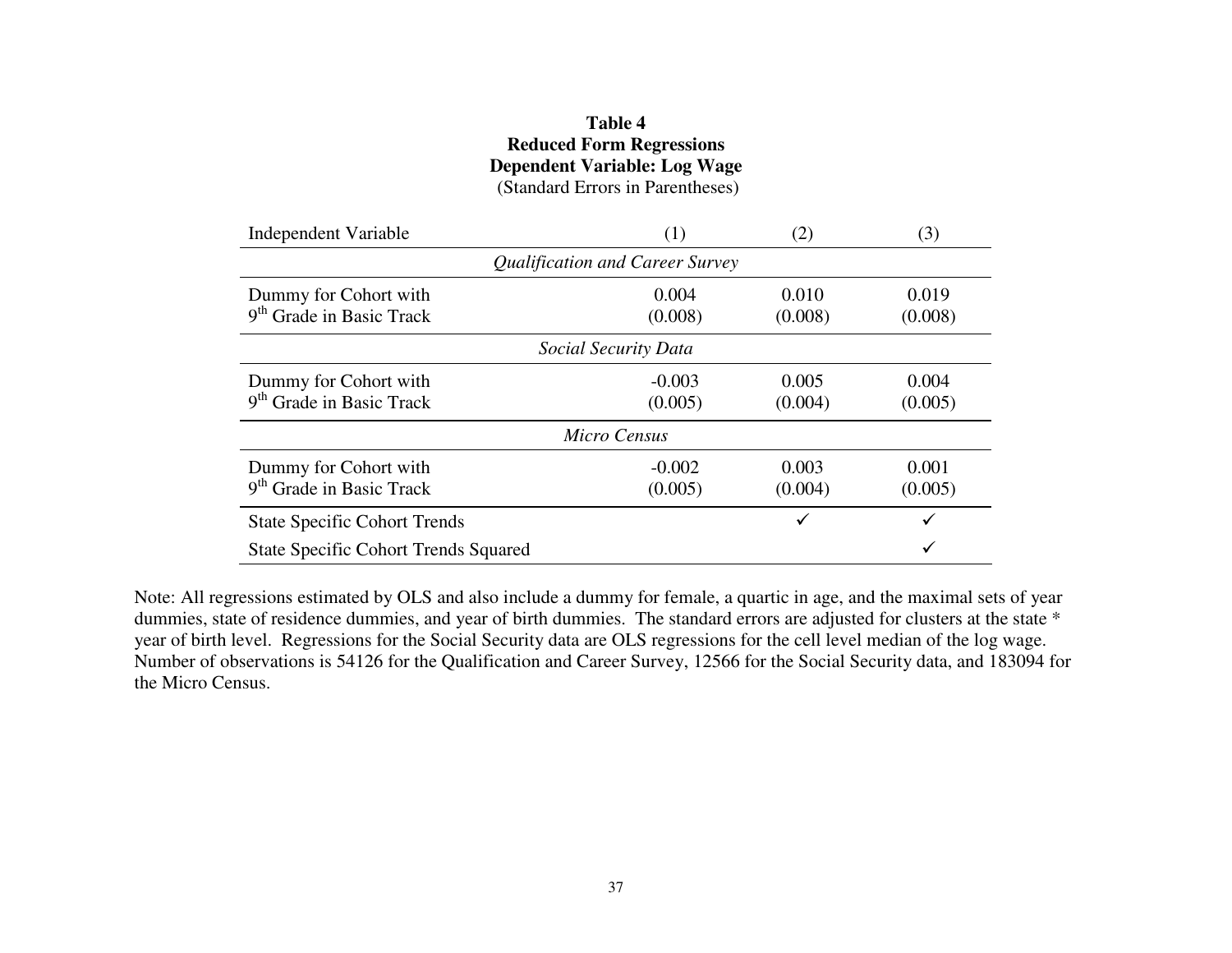### **Table 5Reduced Form Regressions Dependent Variable: Log Wage Basic Track Students Only** (Standard Errors in Parentheses)

| Independent Variable                                          | (1)                 | (2)                 | (3)                 |  |  |
|---------------------------------------------------------------|---------------------|---------------------|---------------------|--|--|
| Qualification and Career Survey                               |                     |                     |                     |  |  |
| Dummy for Cohort with<br>9 <sup>th</sup> Grade in Basic Track | $-0.013$<br>(0.010) | $-0.001$<br>(0.010) | 0.010<br>(0.011)    |  |  |
|                                                               | Micro Census        |                     |                     |  |  |
| Dummy for Cohort with<br>$9th$ Grade in Basic Track           | $-0.005$<br>(0.005) | $-0.003$<br>(0.005) | $-0.007$<br>(0.007) |  |  |
| <b>State Specific Cohort Trends</b>                           |                     |                     |                     |  |  |
| <b>State Specific Cohort Trends Squared</b>                   |                     |                     |                     |  |  |

Note: All regressions estimated by OLS and also include <sup>a</sup> dummy for female, <sup>a</sup> quartic in age, and the maximal sets of year dummies, state of residence dummies, and year of birth dummies. The standard errors are adjusted for clusters at the state \* year of birth level. Number of observations is 32970 for the Qualification and Career Survey, and 102282 for the Micro Census.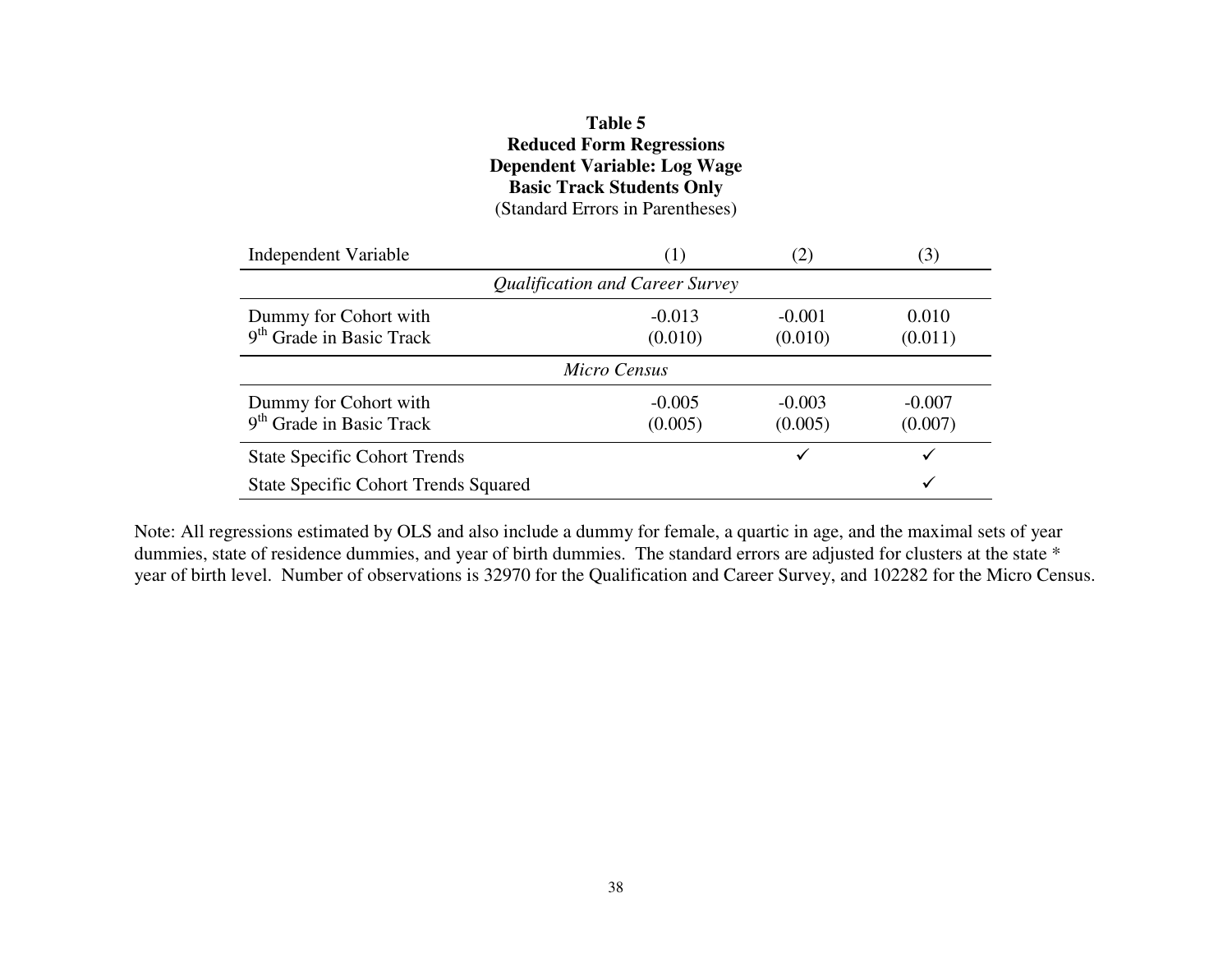### **Table 6Reduced Form Regressions for Employment and Participation Micro Census** (Standard Errors in Parentheses)

Independent Variable (1) (2) (3) *Dependent Variable: Employed* Dummy for Cohort with 9<sup>th</sup> Grade in Basic Track 0.002  $(0.004)$ 0.008 (0.004) 0.002 (0.004) *Dependent Variable: In the Labor Force* Dummy for Cohort with 9<sup>th</sup> Grade in Basic Track 0.007 $(0.004)$ 0.014 $(0.004)$ 0.007 (0.004) State Specific Cohort Trends  $\checkmark$ State Specific Cohort Trends Squared

Note: All regressions estimated by OLS and also include <sup>a</sup> dummy for female, <sup>a</sup> quartic in age, and the maximal sets of year dummies, state of residence dummies, and year of birth dummies. The standard errors are adjusted for clusters at the state \* year of birth level. Number of observations is 310975.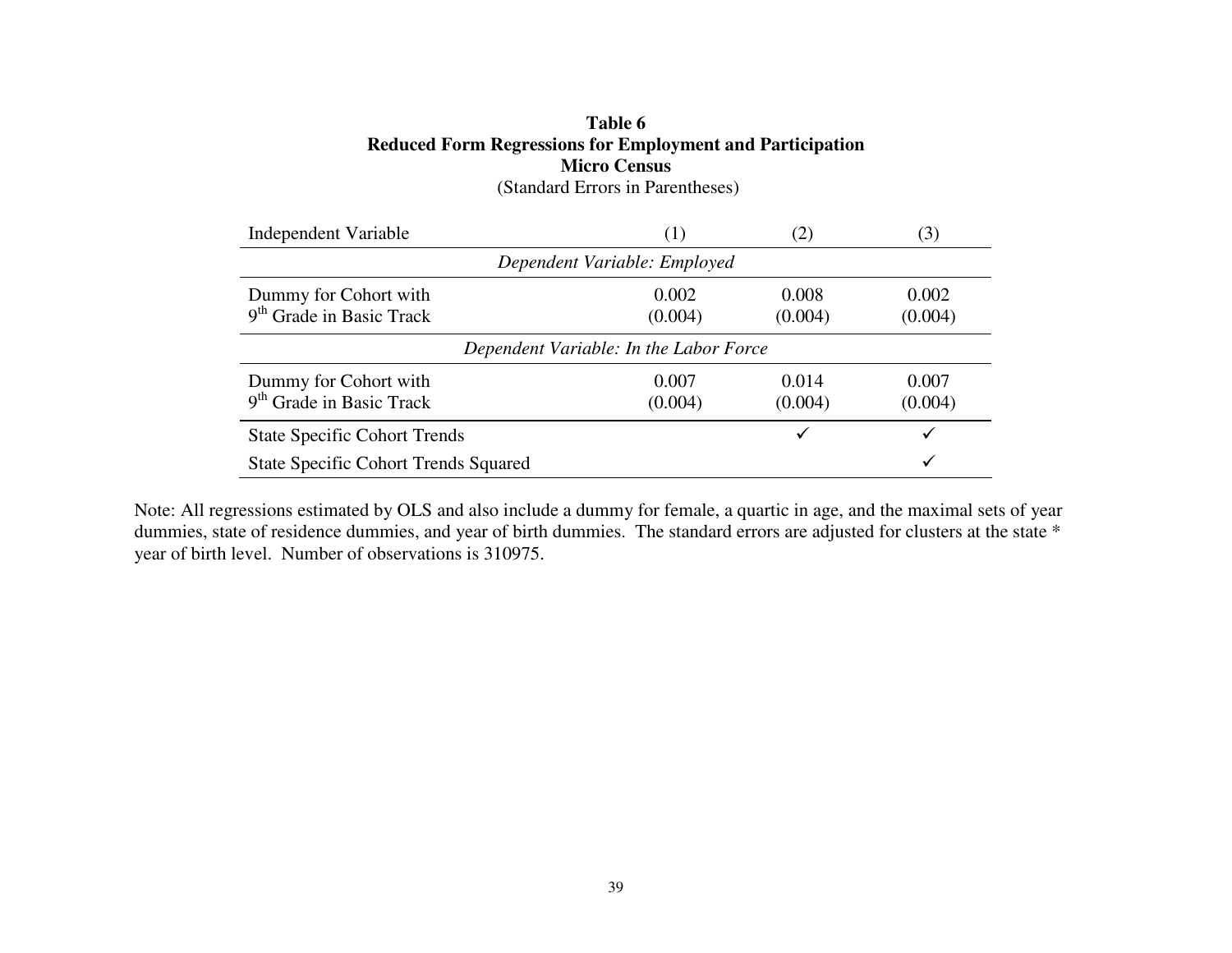### **Table 7 Percentage of Respondents Who Have Lived in Current State Since Specific Age or Time ALLBUS**

|                                              | Sample             |                                            |  |  |
|----------------------------------------------|--------------------|--------------------------------------------|--|--|
| Has Lived in Current State Since             | <b>Full Sample</b> | <b>Only Basic</b><br><b>Track Students</b> |  |  |
|                                              | (1)                | (3)                                        |  |  |
| Birth (State of Birth)                       | 82                 | 88                                         |  |  |
| Birth (In State Since)                       | 76                 | 81                                         |  |  |
| Age 6                                        | 79                 | 85                                         |  |  |
| Age $12$                                     | 81                 | 86                                         |  |  |
| Age $18$                                     | 83                 | 89                                         |  |  |
| Before Introduction of 9 <sup>th</sup> Grade | 85                 | 91                                         |  |  |

Note: The first row is based on whether state at birth is the same as state of current residence. The other rows are based on <sup>a</sup> question asking how long the respondent has lived in the state of current residence. Number of observations is 2590 for the full sample (2436 for the first row), 1411 for basic track students (1331).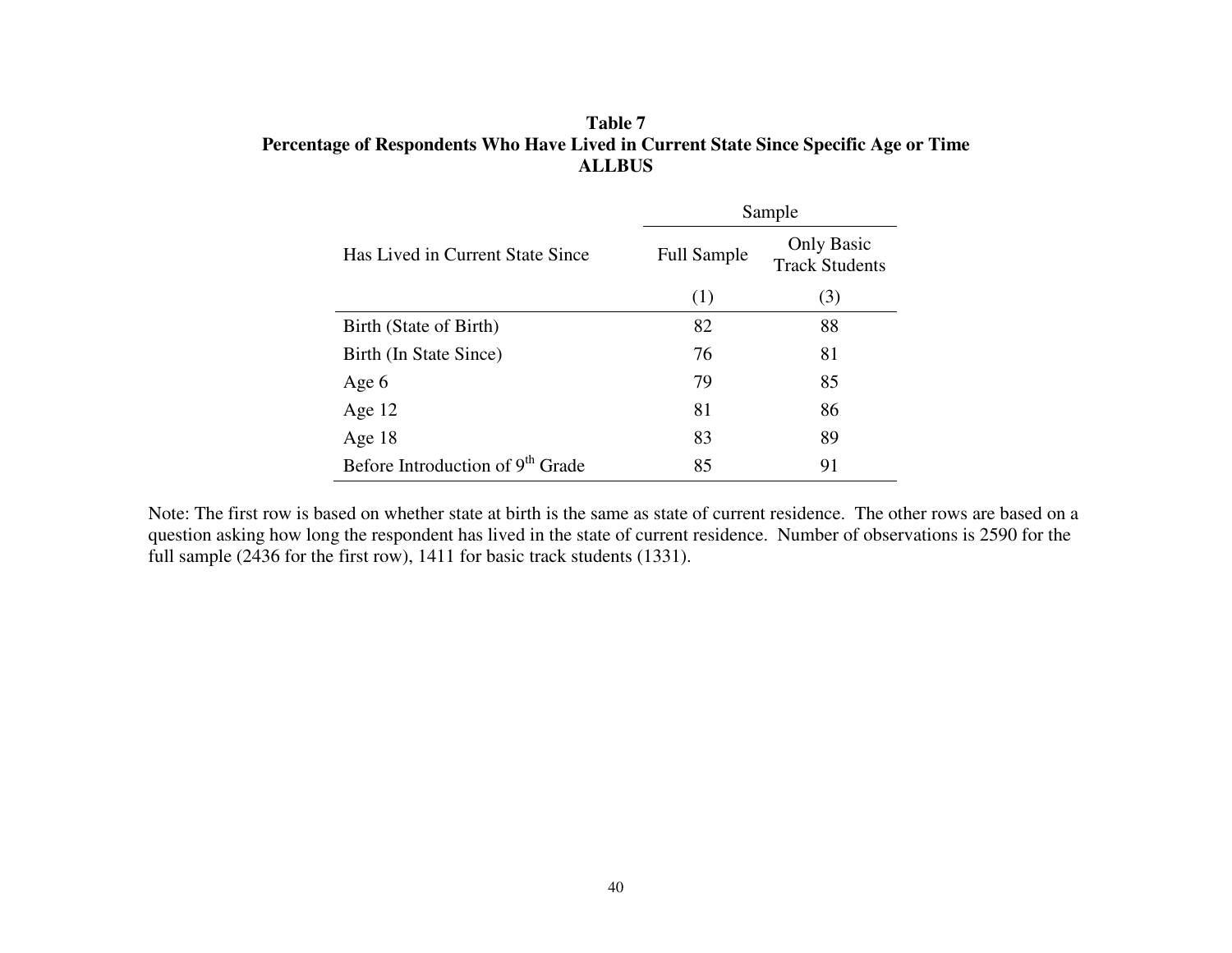### **Table 8 Attenuation in the Education Regressor Due to Mobility ALLBUS** (Standard Errors in Parentheses)

|                                                                                             | Dependent Variable: Dummy for 9 Grade<br>(Based on State of Birth)<br>Sample |                    |                                            |
|---------------------------------------------------------------------------------------------|------------------------------------------------------------------------------|--------------------|--------------------------------------------|
|                                                                                             |                                                                              |                    |                                            |
|                                                                                             |                                                                              | <b>Full Sample</b> | <b>Basic Track</b><br><b>Students Only</b> |
| Independent Variable                                                                        | (2)                                                                          | (3)                | (4)                                        |
| Dummy for Cohort with 9 <sup>th</sup> Grade in Basic Track<br>(Based on State of Residence) | 0.802<br>(0.028)                                                             | 0.809<br>(0.023)   | 0.866<br>(0.031)                           |
| <b>Female Dummy</b>                                                                         | ✓                                                                            |                    |                                            |
| Quartic in Age                                                                              |                                                                              |                    |                                            |
| <b>Year Dummies</b>                                                                         |                                                                              |                    |                                            |
| <b>State of Residence Dummies</b>                                                           |                                                                              |                    |                                            |
| <b>State of Birth Dummies</b>                                                               |                                                                              |                    |                                            |
| <b>Year of Birth Dummies</b>                                                                | ✓                                                                            |                    | ✓                                          |
| Number of Observations                                                                      | 2436                                                                         | 2436               | 1331                                       |

Dependent Variable: Dummy for 9<sup>th</sup> Grade

Note: All regressions estimated by OLS. Standard errors are adjusted for clusters at the state \* year of birth level.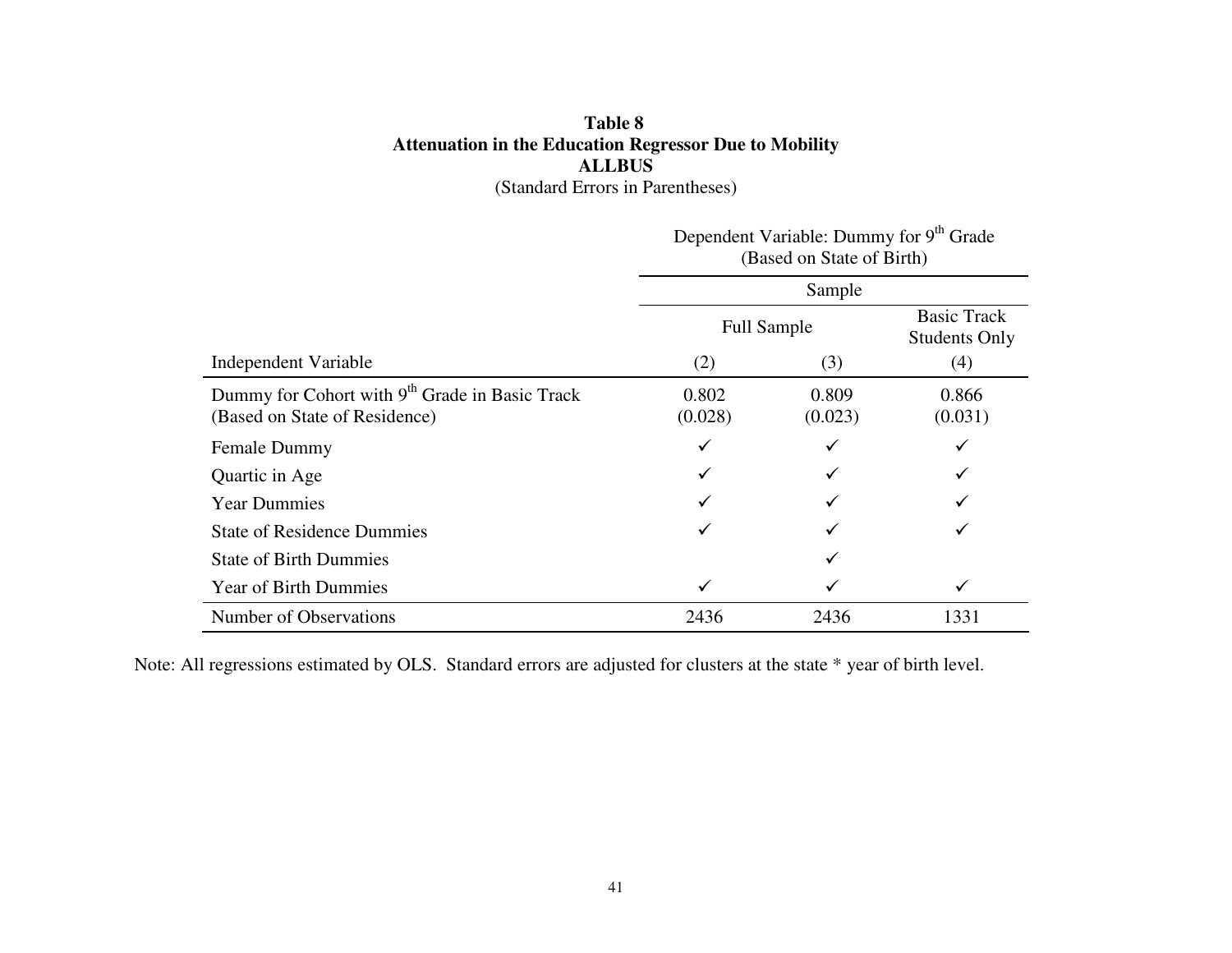|            | Age $16 - 65$   |                  | Age $56 - 65$   |                  |
|------------|-----------------|------------------|-----------------|------------------|
|            | Percentile      |                  |                 |                  |
| Country    | 5 <sup>th</sup> | $25^{\text{th}}$ | 5 <sup>th</sup> | $25^{\text{th}}$ |
| <b>USA</b> | 138             | 237              | 143             | 235              |
| Canada     | 155             | 247              | 122             | 192              |
| UK         | 142             | 231              | 123             | 205              |
| Germany    | 218             | 265              | 207             | 252              |
| Sweden     | 216             | 276              | 188             | 250              |
| Norway     | 209             | 269              | 182             | 245              |

**Table 9 Quantitative Test Scores from the 1994-98 International Adult Literacy Survey**

Note: Scores range from 0 to 500. Source: OECD (2000), tables 2.1 and 3.4